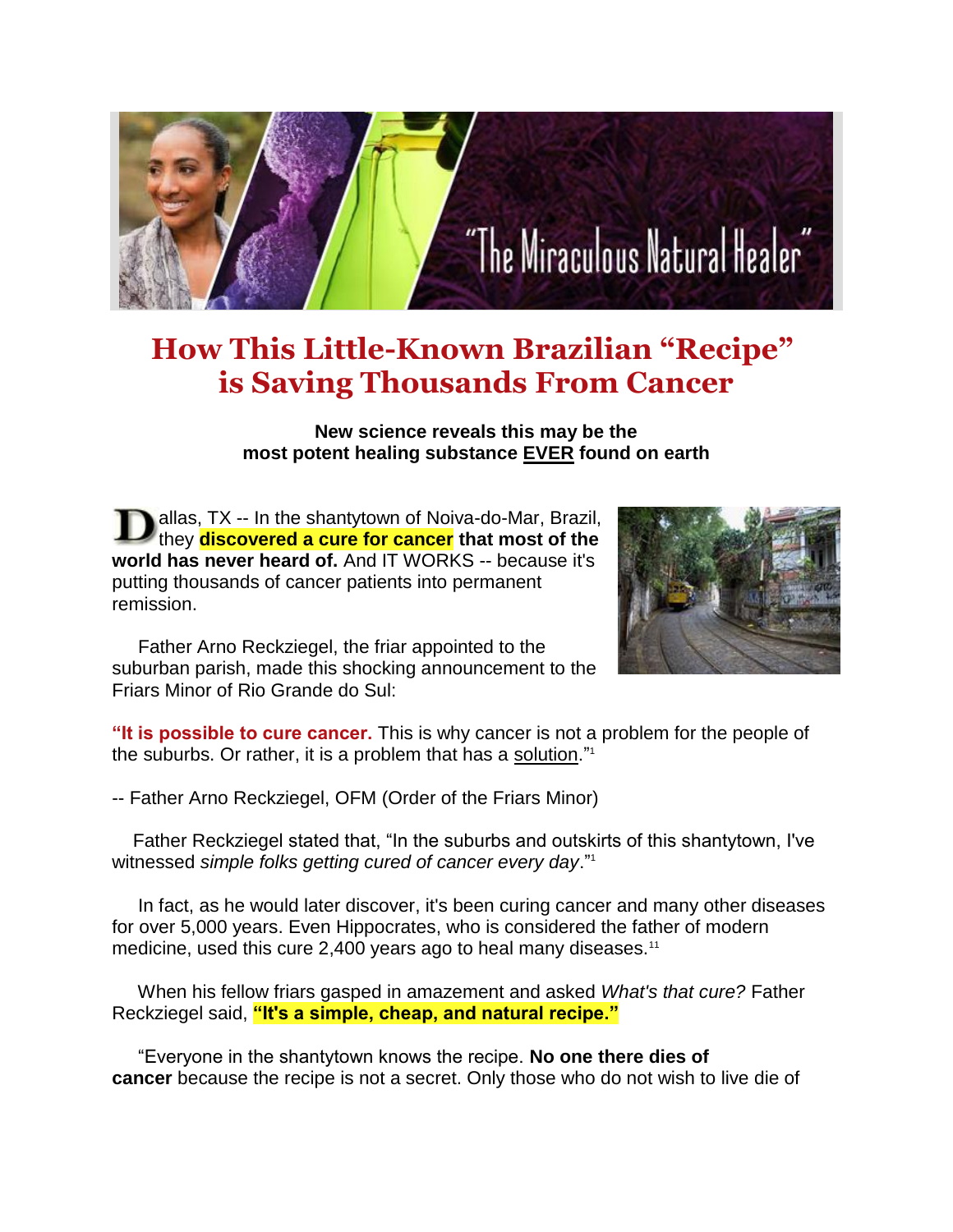cancer in the shantytown. **If this disease is diagnosed, everyone knows the answer.** And everyone makes use of it."

 Another friar, Father Romano Zago, who at the time was at the San Antonio parish in Pouso Novo, Brazil, learned from Father Reckziegel and the local natives about this potent all-natural recipe they were using to cure cancer. Not only that, he had the opportunity to **witness the results** *for himself*.

 Father Romano Zago was shocked and amazed by the "miraculous" cancer-curing results of this recipe. After witnessing cure after cure and as a member of the Order of the Friars Minor (OFM), a priesthood wherein friars take a solemn vow to poverty and to *dedicating their entire life only to helping mankind*, Father Romano vowed to spend the rest of his life educating as many people as possible about this recipe that **can save countless lives** from cancer and other disease.

 Today, this recipe has spared thousands worldwide from suffering and dying from cancer -- even stage 4 cancer -- such as this man, who was the first person Father Romano Zago gave the recipe to and personally witnessed a full recovery:



**Father Romano Zago,** OFM (Order of the Friars Minor), Brazilian scholar and author

#### *"Giovanni Mariani is undeniable proof that the recipe can overcome this dreadful disease..."* <sup>1</sup>

 Giovanni Mariani from Forqueta, Brazil had been **diagnosed with terminal prostate cancer** and was in the Marques de Sousa hospital when I learned his doctors said, "There is no cure for his case ... **he only has a few days to live**."

 I found Giovanni in the room extremely weak. The ill man's wife, Gemma, looking stressed and worried over the seriously grave state of her husband, took my arm at the door and said:

 "Father, please tell Giovanni he has cancer. I want him to confess and be prepared for his imminent death. I am asking you this because I want my husband to go to heaven when he dies."

 I listened to Giovanni's confession and blessed him, then **I gave him the cancercuring recipe**.

 I wanted Gemma to *keep giving Giovanni the recipe 3 times a day***, every day, until he was restored to health**, but Genna recoiled with doubt saying...

*"With all the money spent throughout the world, how could such a simple*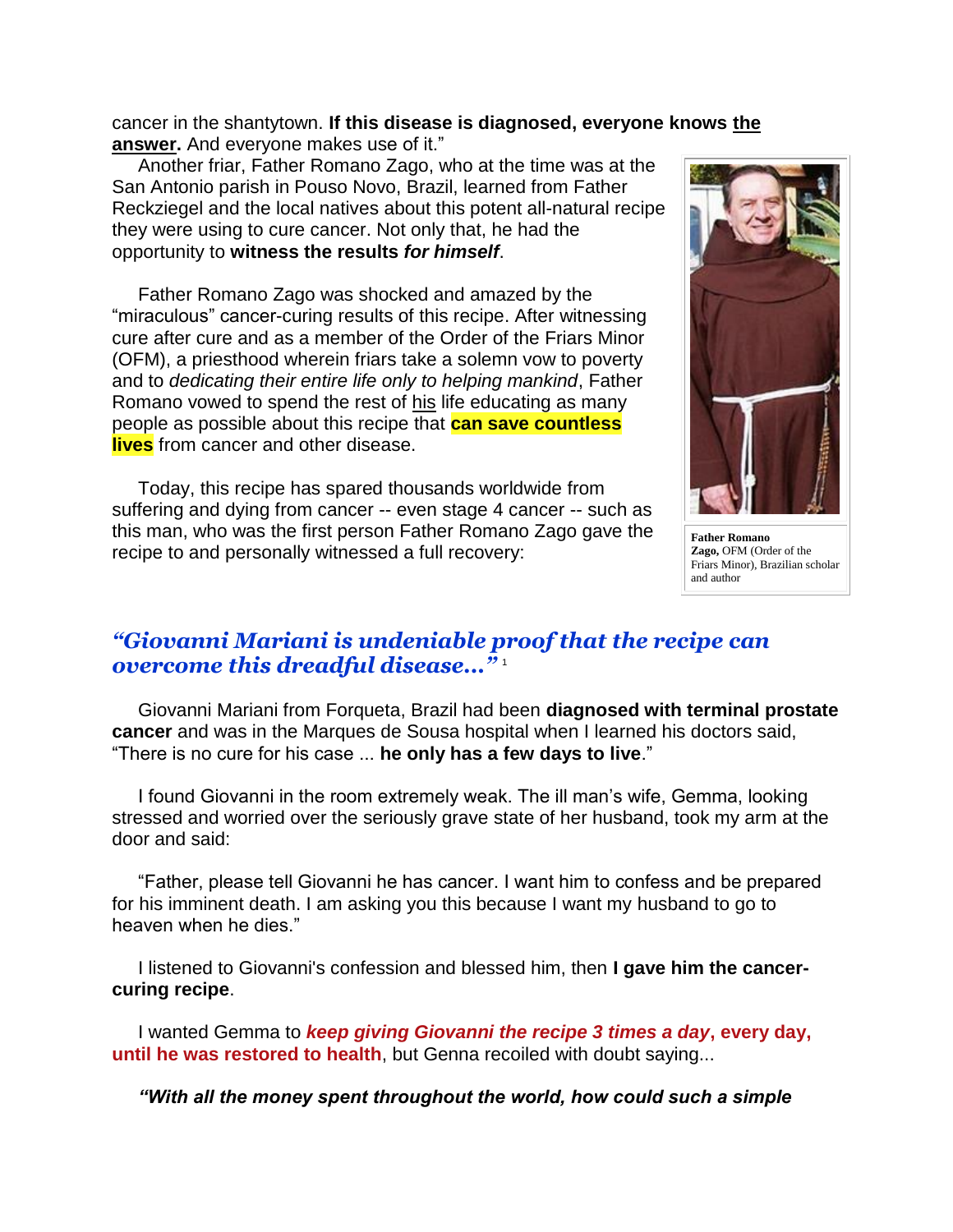#### *recipe perform such a miracle?!"*

 She would not budge from her skepticism and continued to believe that her husband would die. In her mind, this dreadful fate was hopeless.

 Luckily, the couple's son Rubens and their daughter Rejane agreed to keep giving the recipe to Giovanni.

 About 8 days after I first gave Giovanni the recipe, I saw Rejane in town and asked her, *"Did you give him the recipe I prescribed? Did he take it correctly?"*

 "Yes, Father," she assured me. "It was made just as you instructed and father took it every day and is still taking it. But he is so weak! Excuse me for saying this, but he looks like a dead tree lying in bed. What a dreadful disease!"

 I said, "Look, if he has taken the medicine, as you assure me, don't worry. All will be well<sup>"</sup>

I told her:

### **"The problem is when people** *refuse* **to take it."**

 "You know, Father," she recounted, *"something strange has happened.* Did you know my father had a swelling at stomach level? A swelling as large as a tennis ball? **The strange thing is, it has disappeared!**"

 "Ah, then I must congratulate you, because **your father is out of danger. He has won the battle against cancer**. If this were not the case, then why would this swelling have *gone away*? On the contrary, it would be even bigger. In other words, the recipe has been successful and your father will be all right, believe me."

 Giovanni Mariani, little by little, started to eat more. After a few days, he left his bed. He started to walk up and down the hallway, and then outside. And soon after, he returned to work.

 In the year 2002 when Father Zago first documented this true story ... this miracle ... **Giovanni Mariani was still alive at over 80 years old and in full health.**

 Some may doubt like Giovanni's wife did, but the fact remains that, **although he had cancer, Giovanni Mariani is undeniable proof that the recipe can overcome this dreadful disease.**

-- Father Romano Zago, Brazil, 2002<sup>1</sup>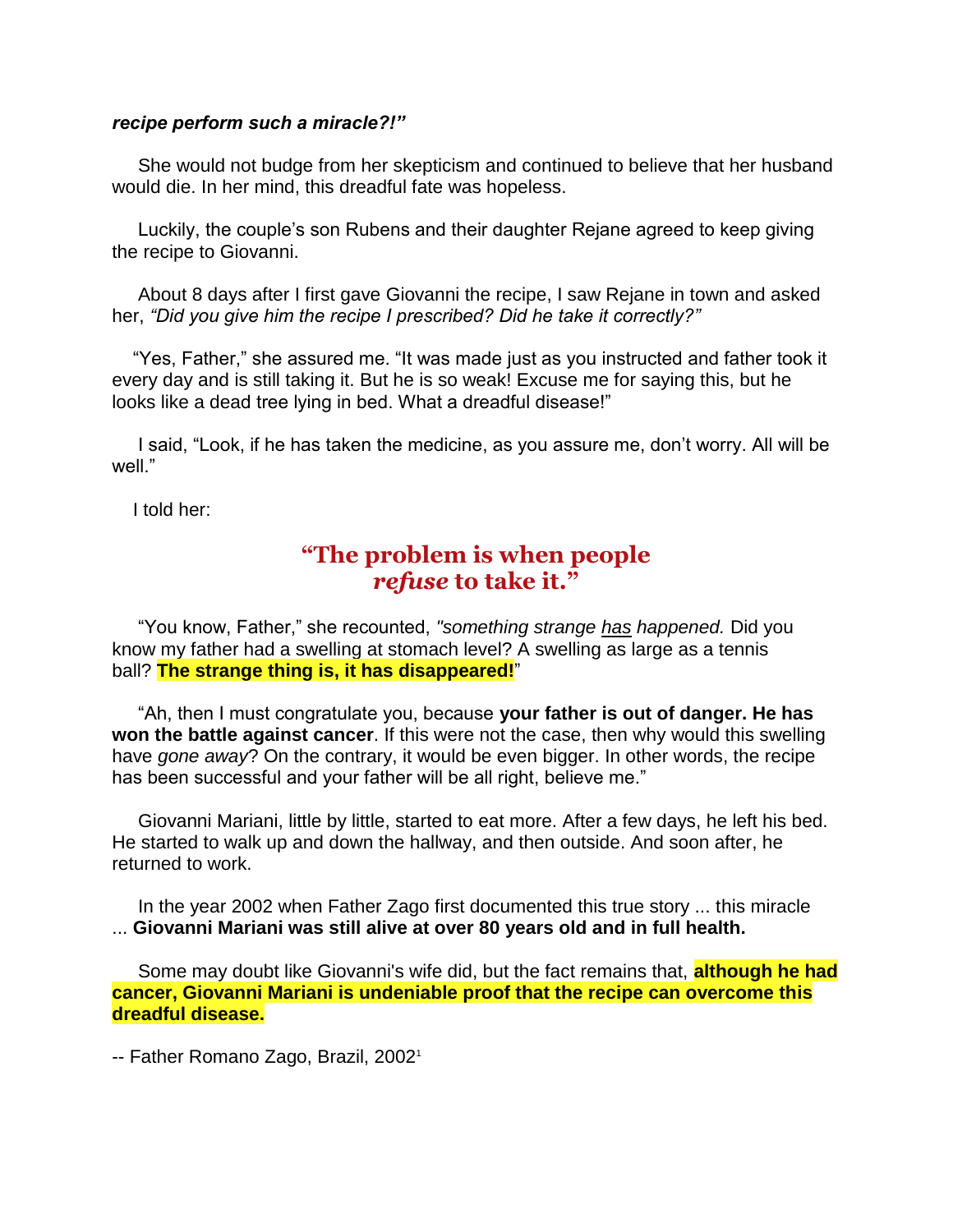After witnessing **dozens of patients diagnosed with untreatable cancer enter remission after drinking this potent tonic** and hearing of thousands more with the same results, Father Romano Zago has now spent more than 20 years researching the science behind the recipe. Still today, his sole purpose is to educate the world that this cancer solution exists.

 However, in telling the stories and science behind the effectiveness of this "cure," this is in no way making an attempt to prescribe a treatment for cancer or any other human disease. Neither is the information presented herein intended as medical advice, but rather a sharing of knowledge and information from Father Romano Zago's and many scientists and doctor's own research and experience. You are encouraged to make your own health care decisions based upon your research and in partnership with a qualified health care professional. See Disclaimer at the bottom of this webpage.

ut the truth is, as Father Romano Zago writes in his book, *Cancer Can Be Cured*,  $\Box$  he receives news from people all over the world, throughout five continents, about how **this recipe has helped thousands regain their health and survive almost every cancer, including:**



 According to Father Romano Zago, this recipe isn't just for cancer patients, it is for anyone who wants to **STAY** healthy even as you age and better fend off disease so it doesn't manifest in the first place.

 **Sound too good to be true?** *It's absolutely true --* making this perhaps one of the most important articles you'll ever read, or you'll read for your family.

 For the next few minutes, as you put any skepticism aside and **read this entire article**, you'll see how Father Romano Zago's recipe, which contains one of the most potent *-- if not THE most potent --* substances ever found on earth, and has been scientifically proven to:

 $\blacksquare$  Make the immune system work as it was designed to -- correcting cellular functioning and eliminating foreign and toxic material in the body -- so it is impossible for disease to survive.<sup>1, 5, 6, 13, 14</sup>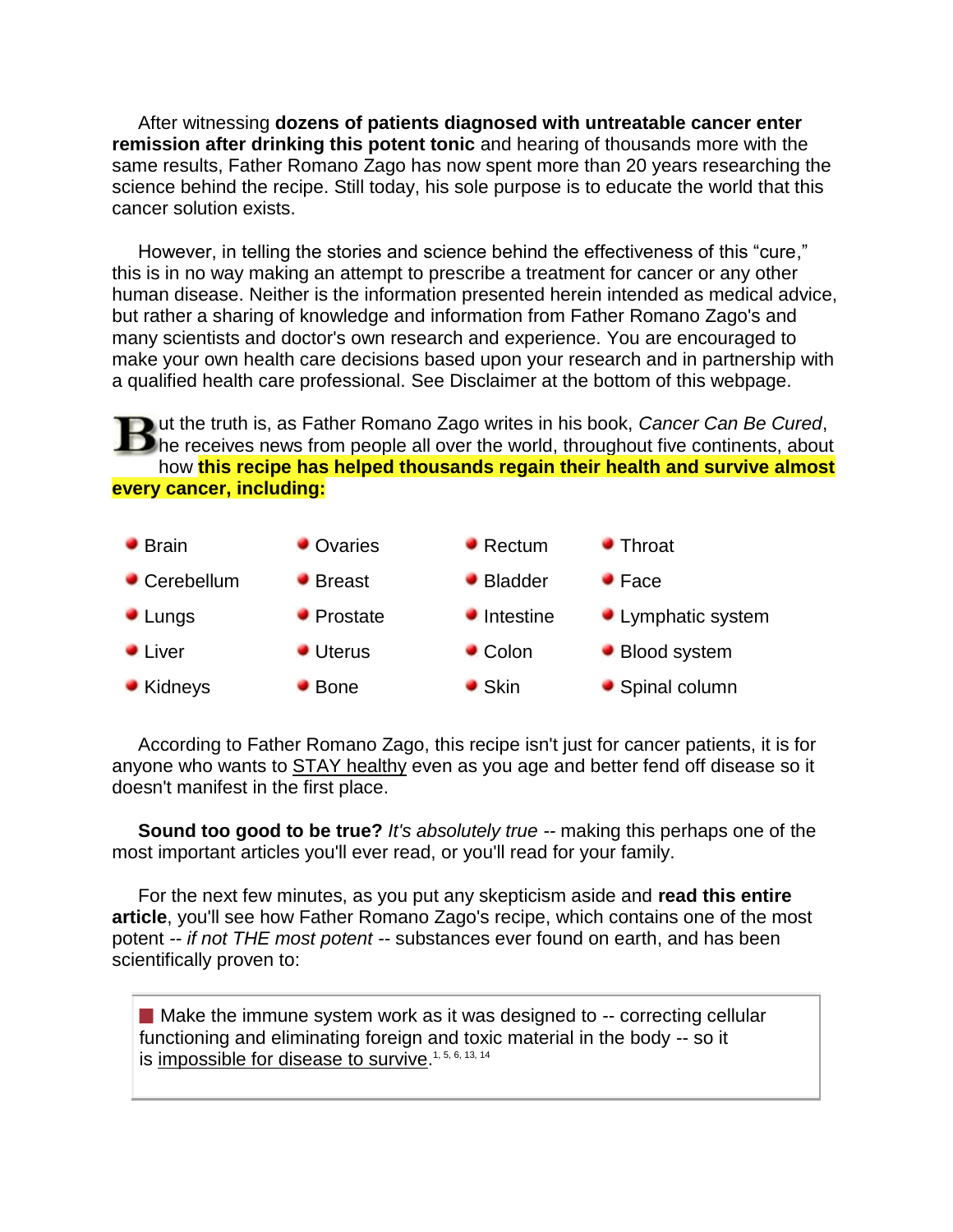Directly kill cancer, reduce the occurrence of cancers, and reduce the severity of cancers that do occur.<sup>2,5,6</sup>

Stop the growth and spread of cancer by shutting down cancer's communication system (within and between cells). $2$ 



 $\blacksquare$  Make chemotherapy more effective.<sup>2</sup>

**Eliminate chemotherapy's excruciating side effects (nausea, vomiting, hair** loss, constipation, and loss of energy and strength).<sup>2</sup>

**Prevent cancer and other illness and disease from manifesting in the first** place.<sup>13</sup>

 Before I tell you about the **astonishing** scientific evidence, you should know that it has already proven so effective that...

## **Today, Many Health Practitioners are Prescribing the Recipe to Cancer Patients**

ne of the most famous health/cancer centers in the world, the **Budwig Center**, prescribes Father Romano Zago's recipe not only to cancer patients, but to patients afflicted with *many* common illnesses.

 According to the Budwig Center, founded by Dr. Johanna Budwig, a seven-time alternative Nobel Prize nominee who spent 50 years helping thousands of people with cancer regain their health:

 **"This cure works to help reverse not just cancer**, but you can use the Brazilian recipe to provide the body's immune system a potent remedy for **over 100 types of illnesses**, including cancer, diabetes, depression and obesity.

 There are more than 1,000 testimonials over the past 20 years of people turning around even advanced stages of cancer using this recipe along with a corrected food program (such as the Budwig protocol)."



-- Budwig Center (pictured: Dr. Johanna Budwig)

 Other doctors, like Dr. Lloyd Jenkins, Dr. Steven Nemeroff, Dr. Frank Shallenberger, Dr. Toney Jimenez, and Dr. David Tanton are part of growing list of doctors who are prescribing the recipe to their cancer patients as part of an integrative cancer treatment.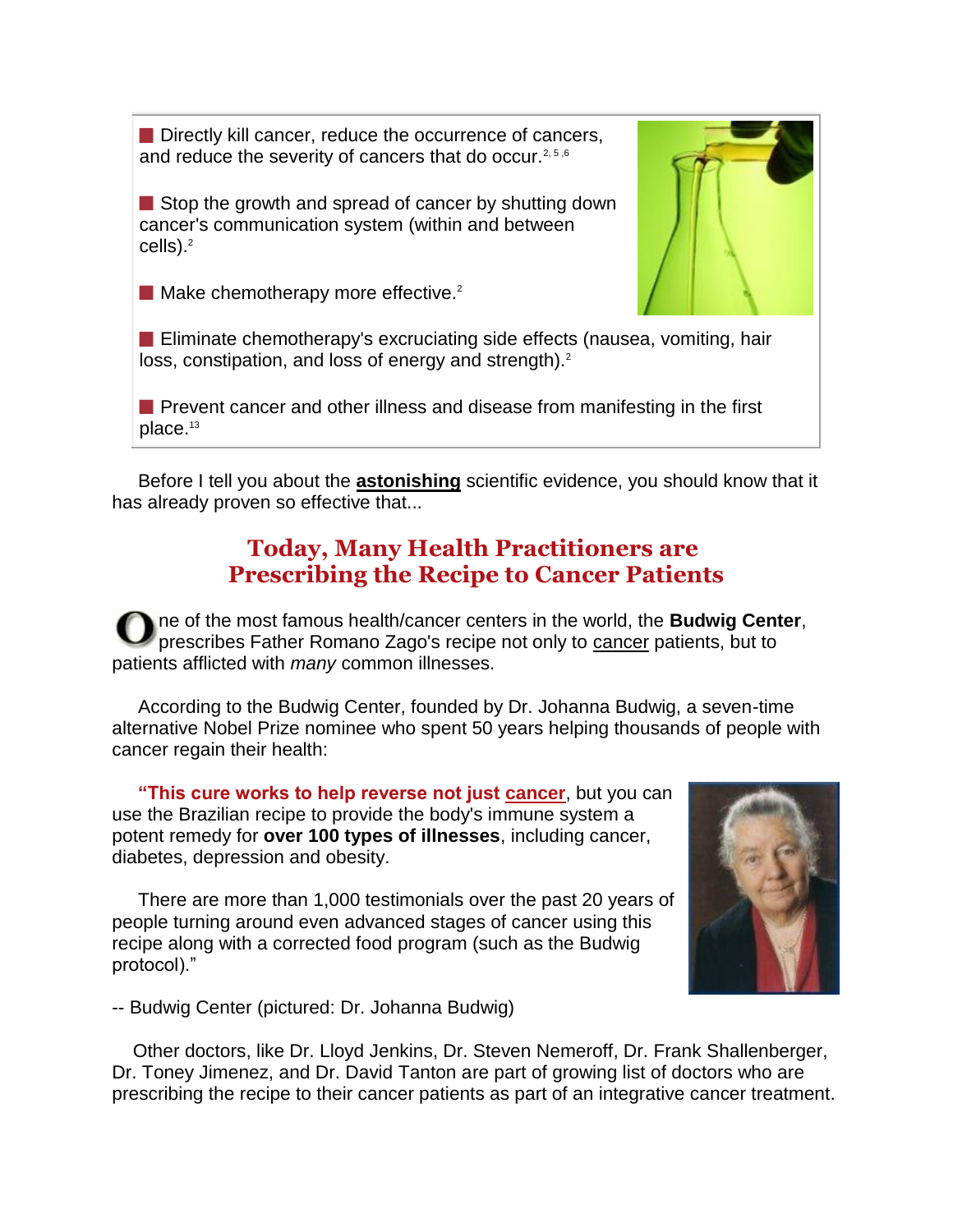But it's not just health practitioners believing in the recipe and thousands of people who are telling their stories of full recoveries...



# **Top Scientists and Cancer Centers Confirm This Recipe Stops Cancer** *... Even Advanced Stages of Cancer*<sup>2</sup>

f you don't believe all the healing stories from real people ... if you don't believe the health practitioners who are prescribing it to their cancer patients ... at least believe

the **evidence-based science that** *proves* **the recipe stops the growth and spread of cancer -- and eliminates chemo's painful side effects.**

 Dr. Paolo Lissoni (right), is one of the top oncologists in the world. At the St. Gerardo Hospital in Milan, Italy, division of oncology, Dr. Lissoni along with six other top scientists, tested 240 patients with early to late stage "untreatable" metastatic cancer, including cancers of the lung, colon, stomach, and pancreas.



 Some of the patients were treated using *ONLY chemotherapy*, while the others were treated using the recipe *AND* chemotherapy at the same time. The study used Father Romano Zago's *exact* recipe.

 The results were **ABSOLUTLEY ASTONISHING**. *See for yourself* the clinical results *directly quoted* from the original research.

The study verified that the recipe:

*"Contains one of the most important plants exhibiting anticancer activity.* Its anti-neoplastic<sup>\*</sup> property is due to at least three different mechanisms, based on anti-proliferative, immune-stimulating, and antioxidant effects."

*\*Anti-neoplastic - preventing the development, maturation, or spread of abnormal new growth (i.e., tumors).*

-- Dr. Paolo Lissoni, St. Gerardo Hospital, Milan, Italy<sup>2</sup>

**"** hese clinical responses were radiologically evaluated after at least three cycles of chemotherapy by repeating the same radiological investigation used prior to the onset of chemotherapy, including CT scan, NMR and PET..."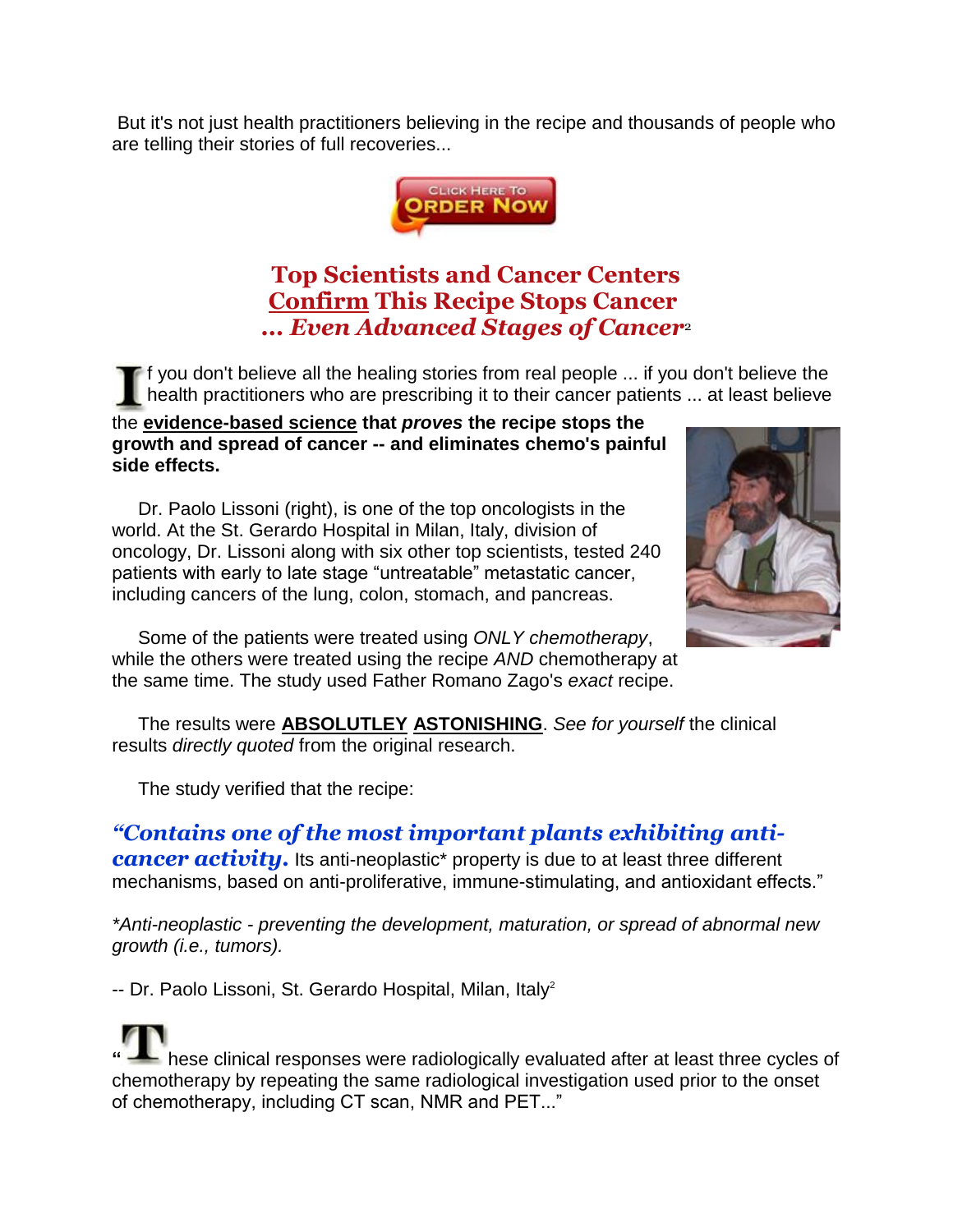## *Scientifically Proven...*<sup>2</sup>

"Not only had a **direct** *oncostatic* **effect**, but also **improved the desired effects and results of chemotherapy."** (An "oncostatic effect*"* is one that reduces the occurrence of cancers, reduces the severity of cancers that do occur, or acts against cancers that occur, based on *evidence* from clinical studies).

"The percentage of both **tumor regressions and disease control was significantly higher in patients treated with this recipe** *and* chemotherapy than with chemotherapy alone."

**•** "The anti-cancer activity of this recipe does not depend only on its immune-modulating effect, as believed until now, but also on a **direct inhibition of cancer cell proliferation (spread)."**

"Enhanced chemotherapy in terms of both **tumor regression rate** and **survival time** as well as **reducing toxicities**."

**"Asthenia (loss of strength) and/or fatigue were significantly less frequent** in patients treated with the recipe *and* chemotherapy than in those who received chemotherapy alone."

**"Correct the most frequent side-effects of chemo** ... constipation was significantly less frequent" (in those who received the recipe).

"Was well tolerated in all patients and **no undesirable side effects** were observed."



oday, physicians and clinics around the world have prescribed this recipe as a cancer "cure" for many years now.

 The medical community has categorized this recipe a Stage IV Supplemental treatment, to be used with Stage IV protocols like radiation and chemotherapy. Many clinics are now using it to **significantly increase the effectiveness of the chemo agents** cyclophosphamide (Cytoxan, Neosar) and 5 fluorouracil (5-FU).<sup>3</sup> It complements the effects of chemotherapy by slowing down tumor growth and increasing survival time.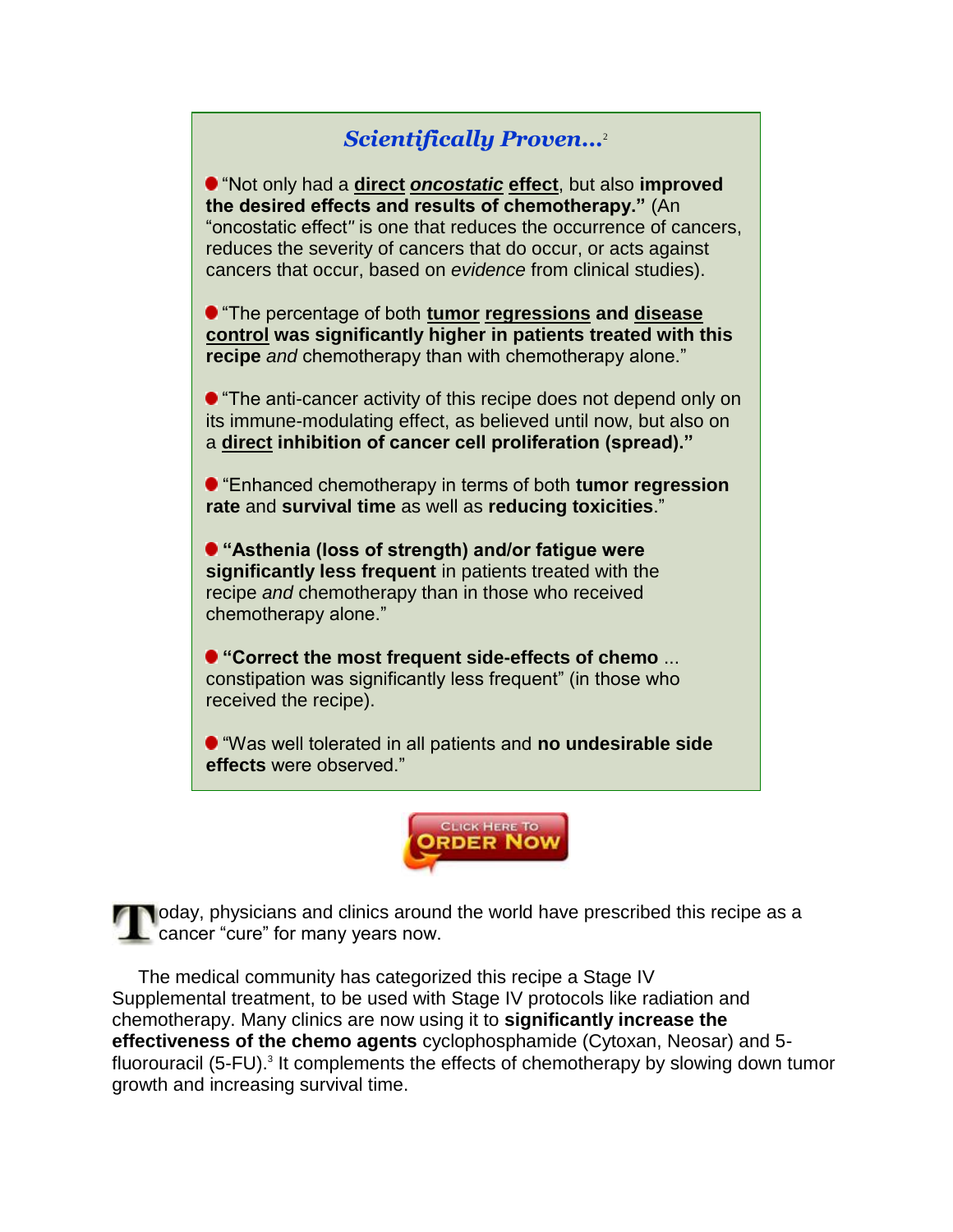"It's been effective in **relieving the debilitating effects of chemotherapy** and strengthens the body in regaining physical and psychological wellbeing after chemotherapy-related aftereffects."<sup>1</sup>

 In a recent AIDS study, nearly everyone in the study who took the recipe got better, as indicated by skyrocketing white T-cell counts.<sup>4</sup>

#### *"One year later his tumors were gone..."*

 One patient from this trial had **advanced liver cancer** and was *given less than two months to live*. His liver was four times normal size. **He kept taking the recipe, improved gradually… and one year later his tumors were gone.**<sup>4</sup>

#### *Doctor's OWN cure made him an advocate...*

 Dr. H. Reginald McDaniel, M.D. and pathologist, also involved with this trial, was initially skeptical. Seeing seriously ill patients with AIDS and/or cancer improve was good. But what really sealed it for him was a disease of his own **-- viral pneumonia -** which conventional medicine couldn't cure. He drank the recipe and **his own cure** 

#### **made him an advocate**. 4

ther doctors, like Dr. Giuseppe Nacci, M.D., also confirm that this recipe stops the growth and spread of cancer.

 Dr. Nacci, a distinguished pioneer in nuclear medicine, participated in the first experiments on man using oncological (cancer) radio-innuo therapy. He holds a patent for at least one cancer therapy and published, *"Thousand Plants Against Cancer Without Chemo-Therapy."*



 Dr. Nacci research of the Aloe Arborescens health formula found that it induces **"direct cytotoxic action"** (the ability for your own immune system to search out and destroy specific types of infected cells) and **"normalizes** 

**the biochemical and functioning of the body in a time window that varies from 2 to 6 months.**<sup>5</sup>

 In addition, research in 2010 at the Laboratory of Nutrition and Cancer at State University of Campinas, São Paulo, Brazil concluded the following:

#### **"The effect of the solution on tumor growth was evident in the treated group compared with the untreated group.**

 Upon tumor growth analysis, the tumors in the treated group were smaller in mass (represented by a decrease in relative weight (%) *(bottom photo)* compared with the tumors in the non-treated group *(top photo)*, **and this difference** 

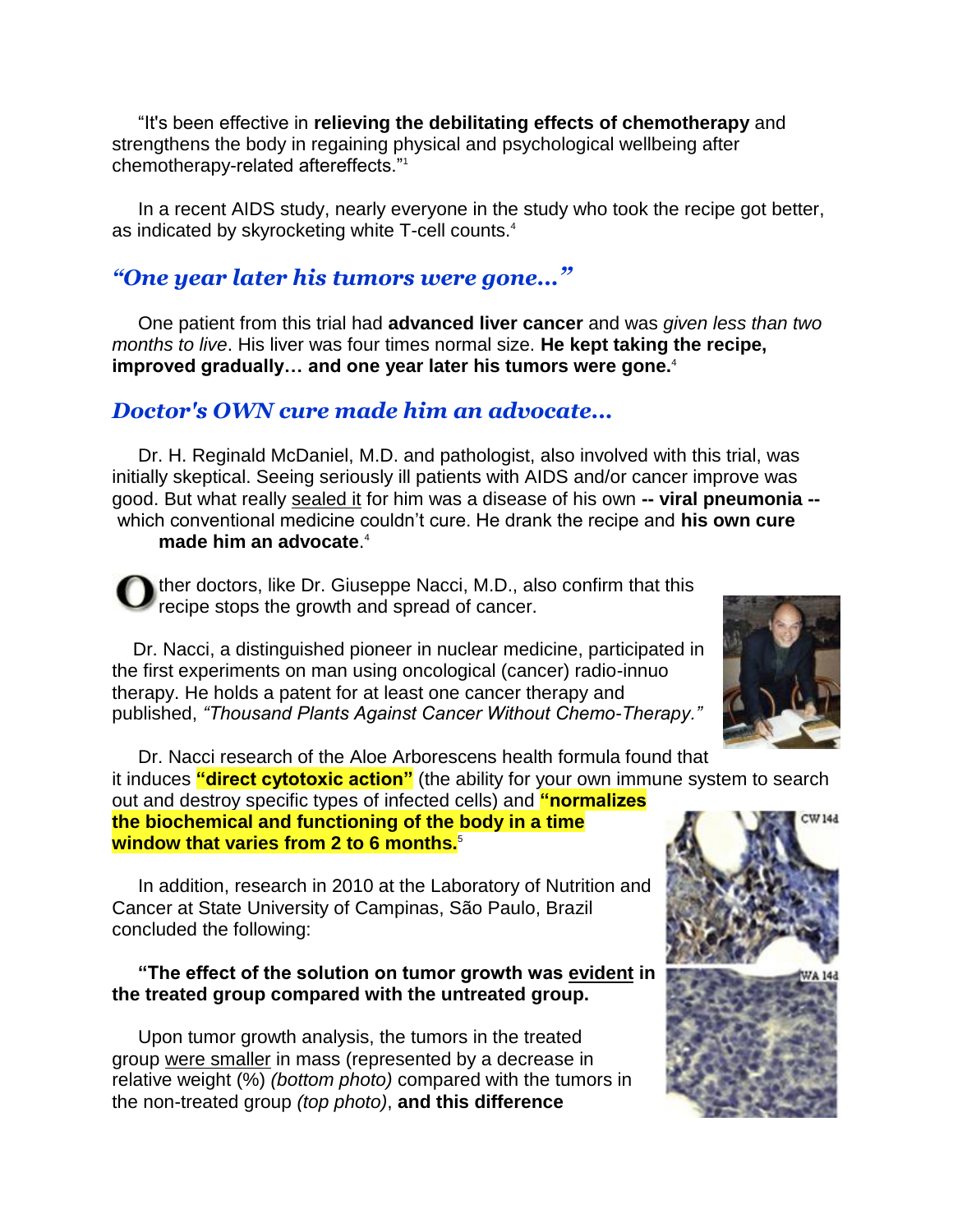**continued to increase** at later time points, *especially on day 20* after the original tumor implantation."<sup>6</sup>

 You'd think, since this recipe has clearly been proven to stop the growth and spread of cancer, that it could **easily fight off almost** *any* **illness or disease** -- *and it can*.

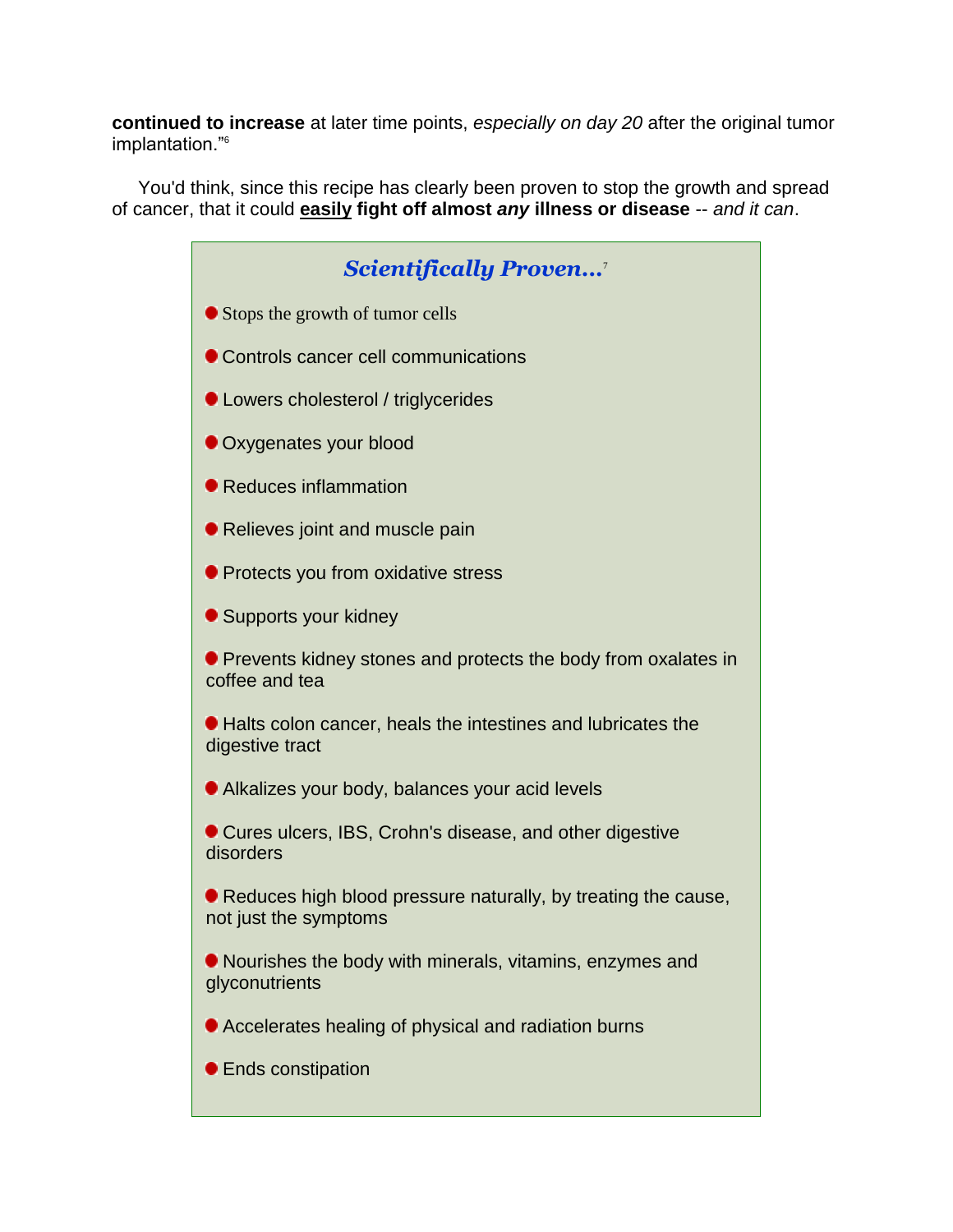

 And the list goes on and on with these and even more health benefits that the main, all-natural ingredient in this recipe delivers.

# **What is this Recipe?**

#### **And How Can a** *Natural* **Substance Eradicate a Serious Disease Like Cancer?**

he main ingredient in this cancer "cure" recipe is **one of the most powerful plant-based substances -- if not** *THE* **most powerful -- ever found on earth**. Many doctors, like Lee Cowden, M.D., call it *"The Miraculous Natural Healer."* <sup>8</sup>



But can it really stop a serious disease like *CANCER*? Now that *would* take a miracle, wouldn't it?

 But as you've already read and will read more below, there are many, *many* reports of these "miracles" happening after people take this recipe, like this woman, whose mother had **stage 4 lung cancer**: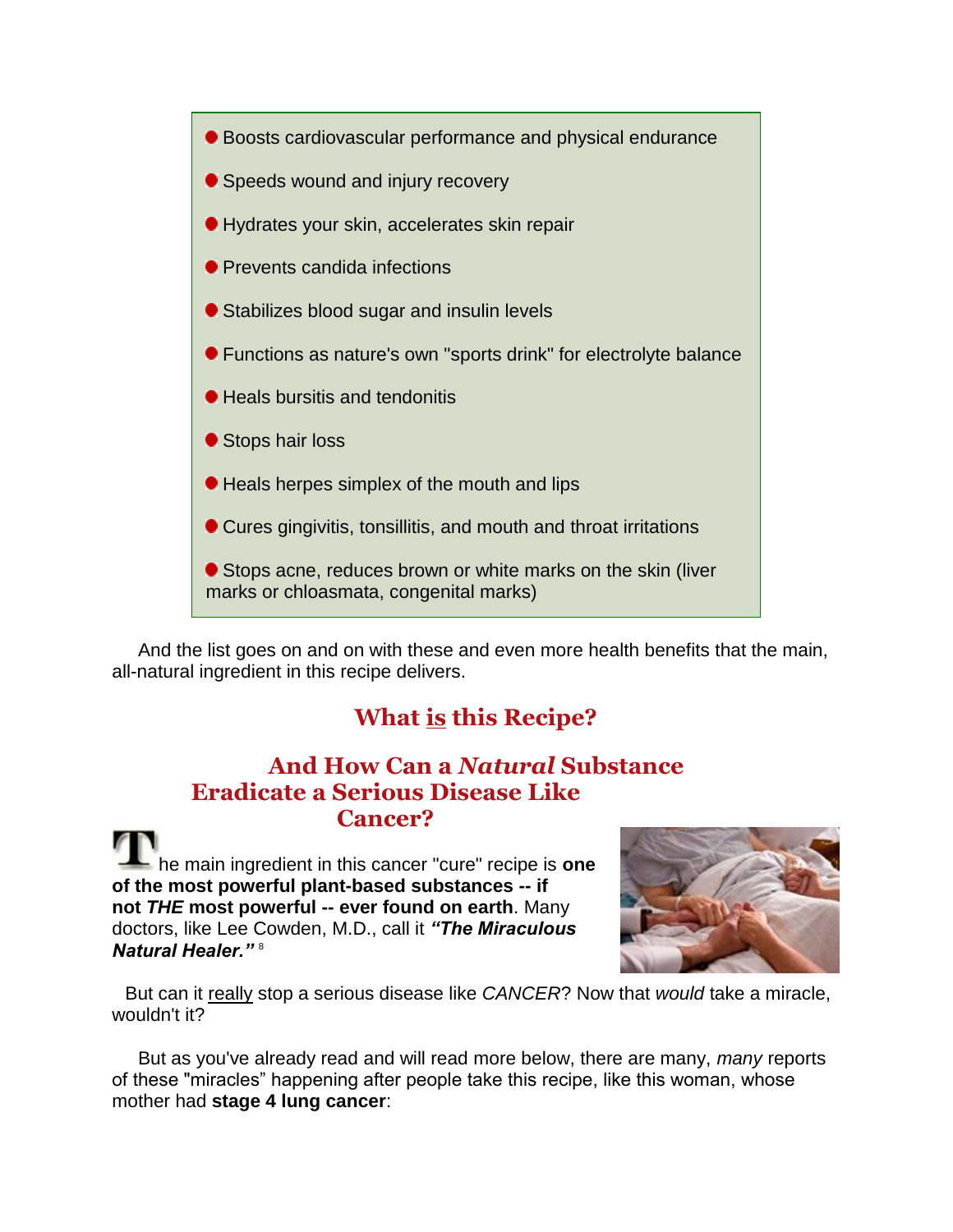#### *"Not a trace of cancer anywhere in her body! We owe my mom's health and recovery to this heaven-sent tonic."*

 "During chemo my mom **didn't experience any chemo side effects**. She was not nauseous, did not lose her hair, or lose any weight. It was *the opposite of all the chemo nightmares you hear about.* Her hair only thinned, but she still had a full head of hair, and her blood levels were always perfect. The doctor was always dumbfounded at her results every time he saw her and her blood was drawn.

 To make this long story short **my mom's chemo was cut short** and the doctor decided to test her after her 3rd cycle.

 **My mom had her PET scan and the scan came back** *NEGATIVE***. There was not a trace of cancer anywhere in her body! Her doctor is still amazed and she is still doing great today, years later."**

**We owe my mom's health and recovery to this heaven-sent tonic."**

-- Excerpted from a letter from Jocelyn Chang, New Jersey, sent to Luis Quiroz Ravines of themiracleofsharing.org



## **This simple, cheap, and natural anti-cancer recipe contains** *Aloe Arborescens*

#### **... and two other ingredients that must be precisely combined in order to stop cancer**

 I know. I know. You're probably thinking, "Aloe? Really? C'mon, how can ALOE wipe out a serious disease like *cancer*?"

 For starters, this isn't to say you shouldn't listen to your doctor. This is to encourage you to *add* **this to your fight against cancer** (whether you have it already or not). And if you ever undergo chemotherapy, to consider adding it to the treatments since it's proven to make chemo more effective and eliminate all or many of the painful side effects. This is to say **just** *try* **it**, *especially if you have cancer*, since traditional cancer treatments are failing miserably.12

Secondly, **this isn't the aloe you'll find in grocery stores...**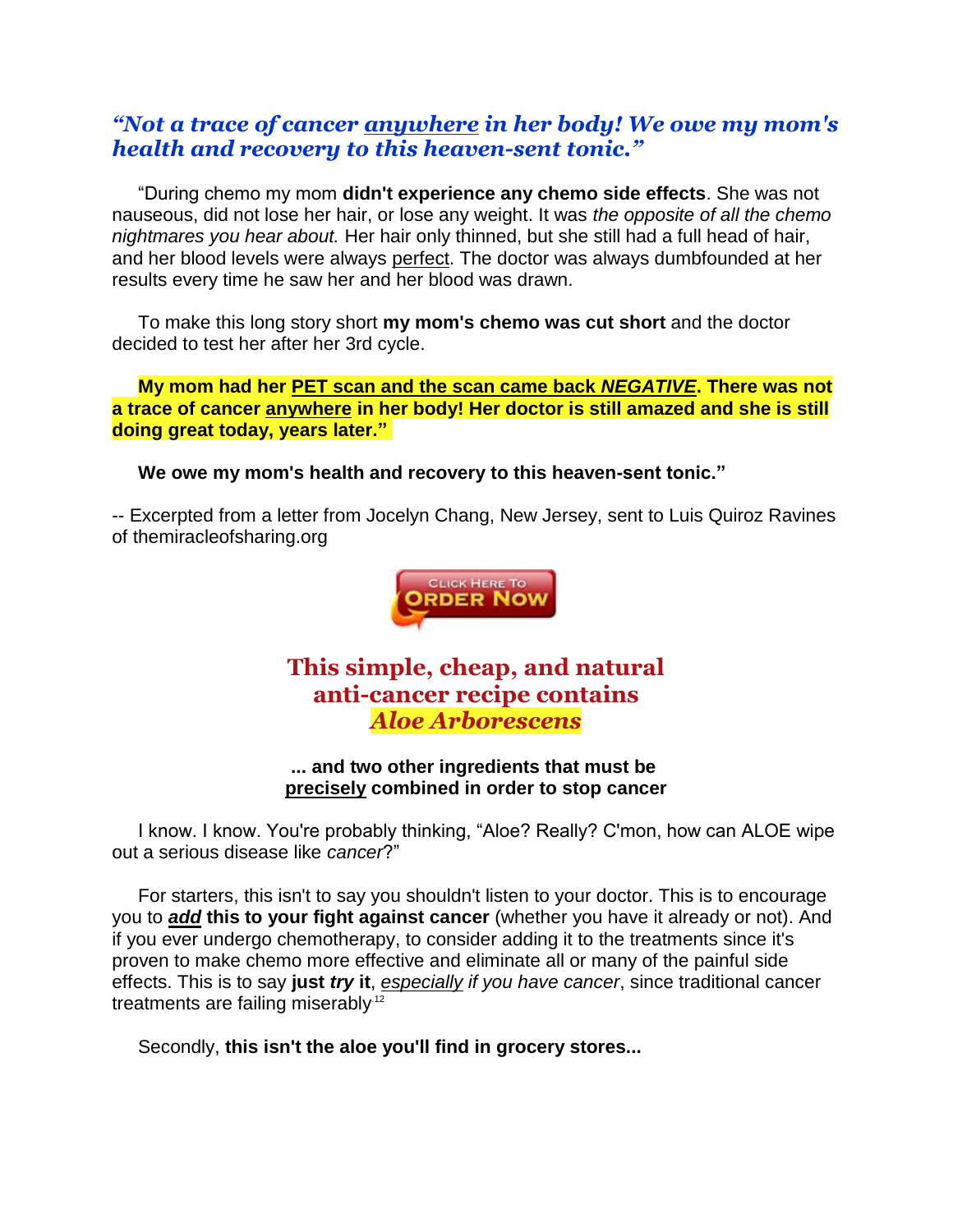While almost everyone has heard of the extraordinary healing ability of Aloe Vera, **almost no one has heard of Aloe** *Arborescens* -- except those living in regions of the world where it grows naturally.

 Compared to Aloe Vera and the 300+ known species of aloe, only Aloe Arborescens has **the highest concentration of active properties** - at least 3 times higher<sup>5</sup> -- which is why it's garnering such great attention and praise from so many scientists and health practitioners.



 Aloe plants are among the world's most biologically active plants, meaning they feed our cells with living nutrients. For a long time, the Aloe Vera species was considered by many to be the single most healing herb ever found on earth. It has anti-cancer and anti-parasitic properties and it repairs DNA. It protects us from viruses and bacteria, and restores the immune system.<sup>9</sup>

 But when **Aloe Arborescens** came under the microscope, scientists such as Dr. Aldo Facetti, phytology technician and herbalist at the Palatinin Salzano Venezia Institute in Italy, found that it **is 200% richer in medicinal substances and contains more than 70% of anti-cancer properties** compared to Aloe Vera, which contains 40% of these properties.

he *extremely high* 

*concentrations* and *healing synergy* (from the combination of properties) in Aloe Arborescens is what scientists have discovered gives it an almost miraculous **ability to heal, protect, and correct the human body**. It's unlike any other substance.



Like many traditional doctors, Dr. Peter Atherton, MB

ChB, DObst RCOG, FRCGB used to wave off the power of this natural medicine, saying...

> *"I was certainly unaware of its fabled medicinal properties***..."**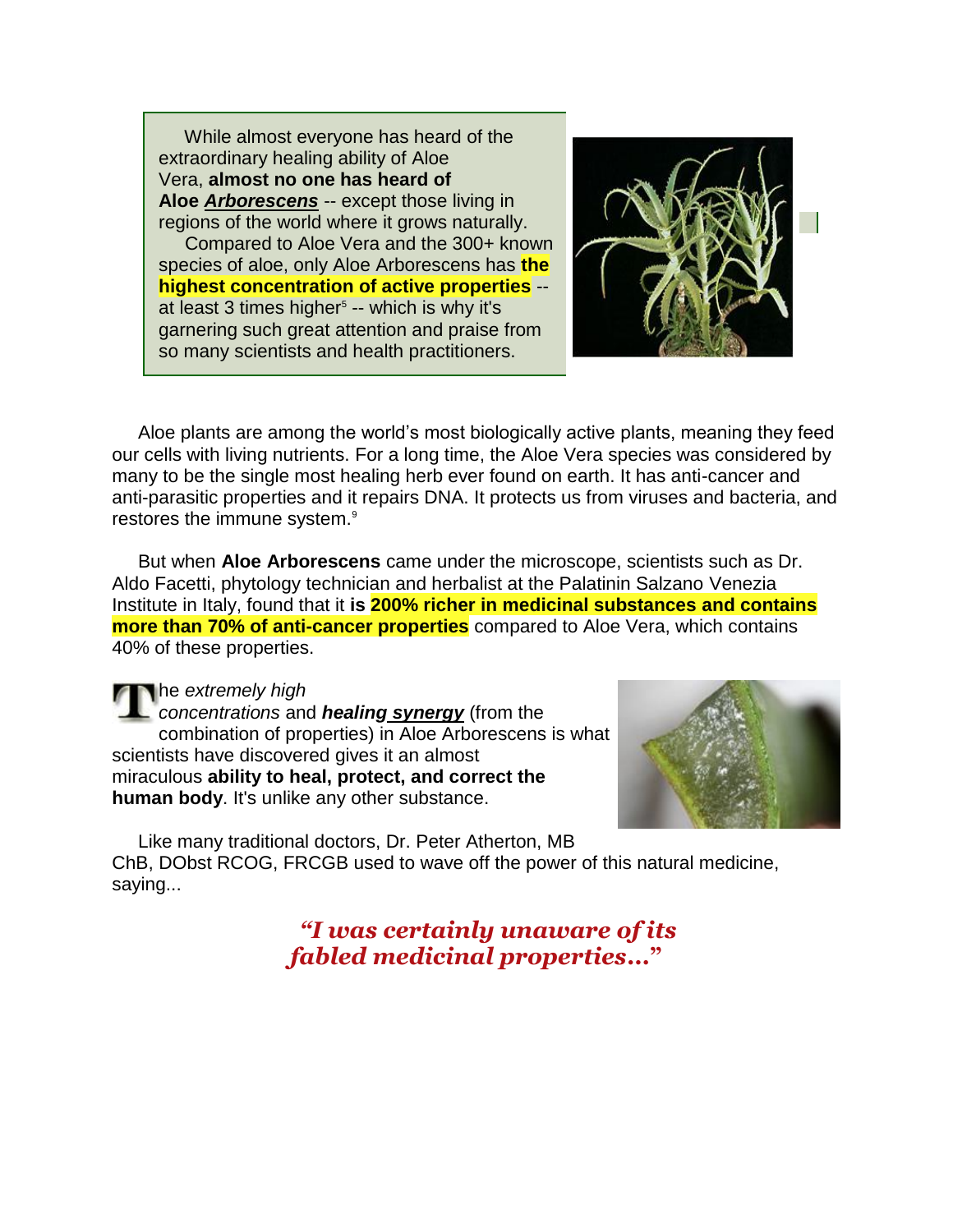"...and as a strictly conventional physician I had no interest in any form of complementary or alternative medicine. In fact, I was almost dismissive of claims made by alternative practitioners and felt they largely achieved their 'cures' by way of a placebo effect."<sup>16</sup>

 But after seeing the healing power for himself and doing his own research, Dr. Atherton now explains how aloe's properties have a "**synergistic effect ...** i.e. they can be likened to working together as a team so that the *total effect is greater than would be expected* from the combined individual effect of each substance."



**Dr. Peter Atherton**, MB ChB, DObst RCOG, FRCGB

# **Heals, Protects, and Corrects the Human Body**

**If** t's only recently that scientists have learned how to concentrate the active ingredients in aloe to levels far, far, far beyond what was possible before. The process of isolating the active ingredients in Aloe Arborescens has **progressed to almost unimaginable levels** -- and that's why we're now understanding how this, the most powerful aloe ever found, is capable of stopping even serious diseases like cancer.

Dr. Ivan Danhof, Ph.D., M.D., North Texas Research Laboratory, Grand Prairie, Texas, who is recognized as one of the world's top experts on aloe and has helped to pioneer critical work aimed at isolating aloe's healing agents identified **over 300 medicinal properties that heal, protect, and correct the human body**.

 **These potent properties don't just stop cancer, they stop disease in general** because they:



Dr. Ivan Danhof Ph. D., M.D.

**Optimize the functioning of the entire immune system.** 

Detoxify, purify, and cleanse the body, especially cleans and normalizes the blood.

 $\blacksquare$  Facilitate the repair of cells, tissues, and organs.

**Promote the destruction and elimination of invading foreign matter, including cancer,** bacteria, viruses, fungus, and parasites.

 The main properties in Aloe Arborescens that have proven to have the most potent **immune-boosting** effects and have direct **anti-tumoral** *(prevent tumor growth)* and **anti-proliferative** *(prevent tumor spread)* effects are listed below. These same properties work to **eliminate or significantly reduce chemo's side effects**, including pain.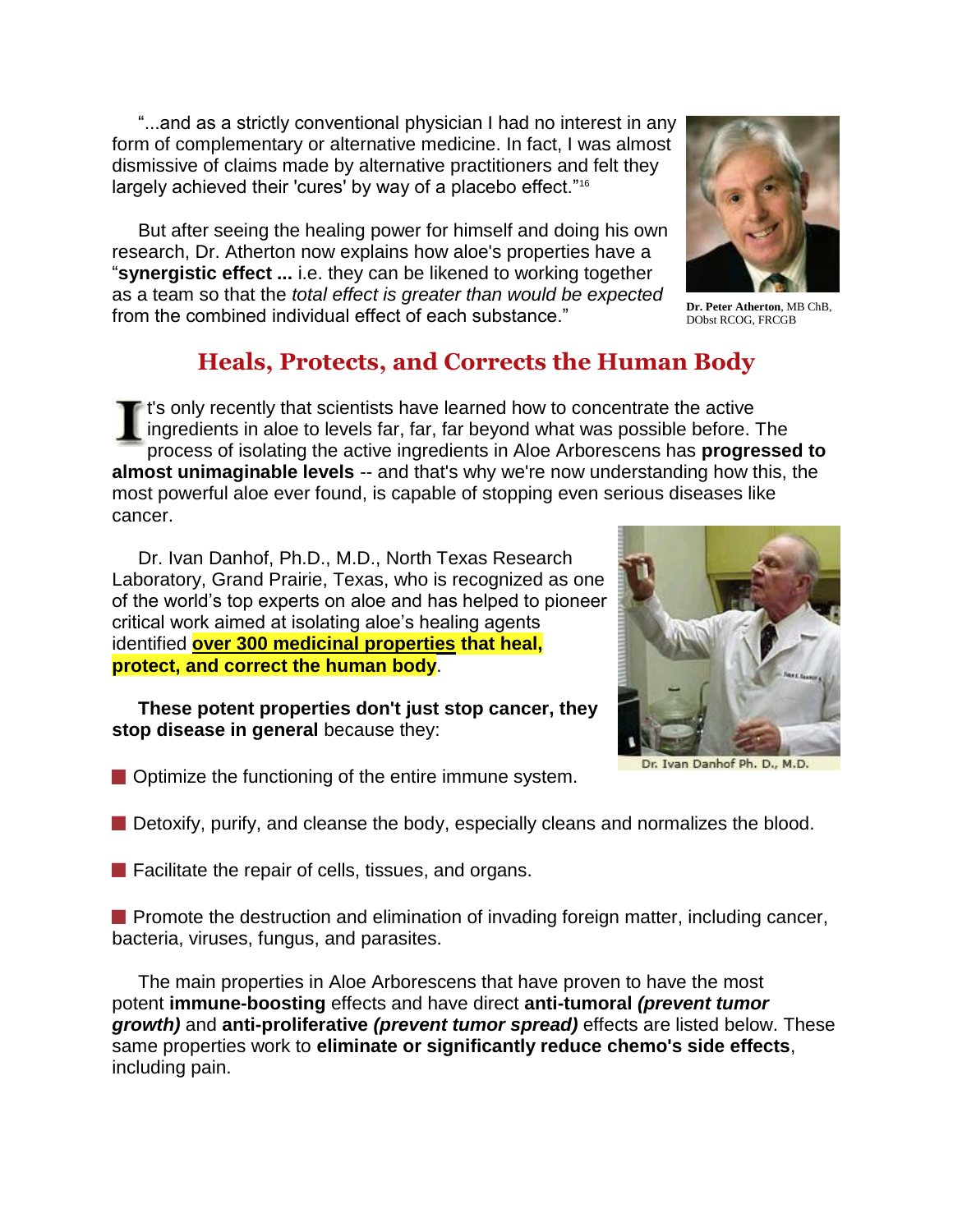#### *Cancer-Fighting, Immunity-Boosting*  **Properties in Aloe Arborescens**<sup>1,5,15</sup>

 **Polysaccharides –** the estimated 9,000-molecule polysaccharides **eliminate antigens (foreign and toxic material in the body) such as cancerous cells.** Strengthens the immune system. Activates **Phagocytes** (meaning "to eat" or "to devour") that are the white blood cells that protect the body by ingesting harmful foreign particles, bacteria, and dead or dying cells.

**Anthraquinone –** molecule that has anti-bacterial and antiviral properties that **cause cytotoxic (cell-killing) effects on tumorous cells**. Anti-bacterial and anti-viral. Detoxifies, purifies, and cleanses the body.

**Acemannan –** a long-chain sugar that interjects itself into all cell membranes, increases the fluidity and permeability of the membranes, so that toxins and foreign matter flow out of the cells for elimination and nutrients can enter the cells more easily. Also immuno-stimulating and immuno-modulating.

**Aloemodin –** molecule that has important cytotoxic (cell-killing) effects on predaceous (cells preying on other cells) to **single out and kill pre-cancerous and cancerous cells**.

**Phenolic –** molecule that has intense antioxidant activity, similar to that of tocopherols, that **neutralizes cancercausing free radicals** in the body, which are responsible for molecular and subcellular alterations that cause the onset of the aging and precancerous processes.

**Monosaccharide –** a nutrient that our energy level is dependent upon, and is necessary to fight and prevent cancer, and **reduce the energy-depleting effect of chemo**.

**Chrysophanic Acid –** purifying agent with a tonic effect. Fungicidal, especially in the intestine. A gentle purgative, excreator.

**Cinnamic Acid –** has an antiseptic, germicidal, and strong detergent action.

**Salicylic Acid –** performs antiseptic, **painkiller**, anti-bacterial, and **anti-inflammatory** functions (is also a vital ingredient in the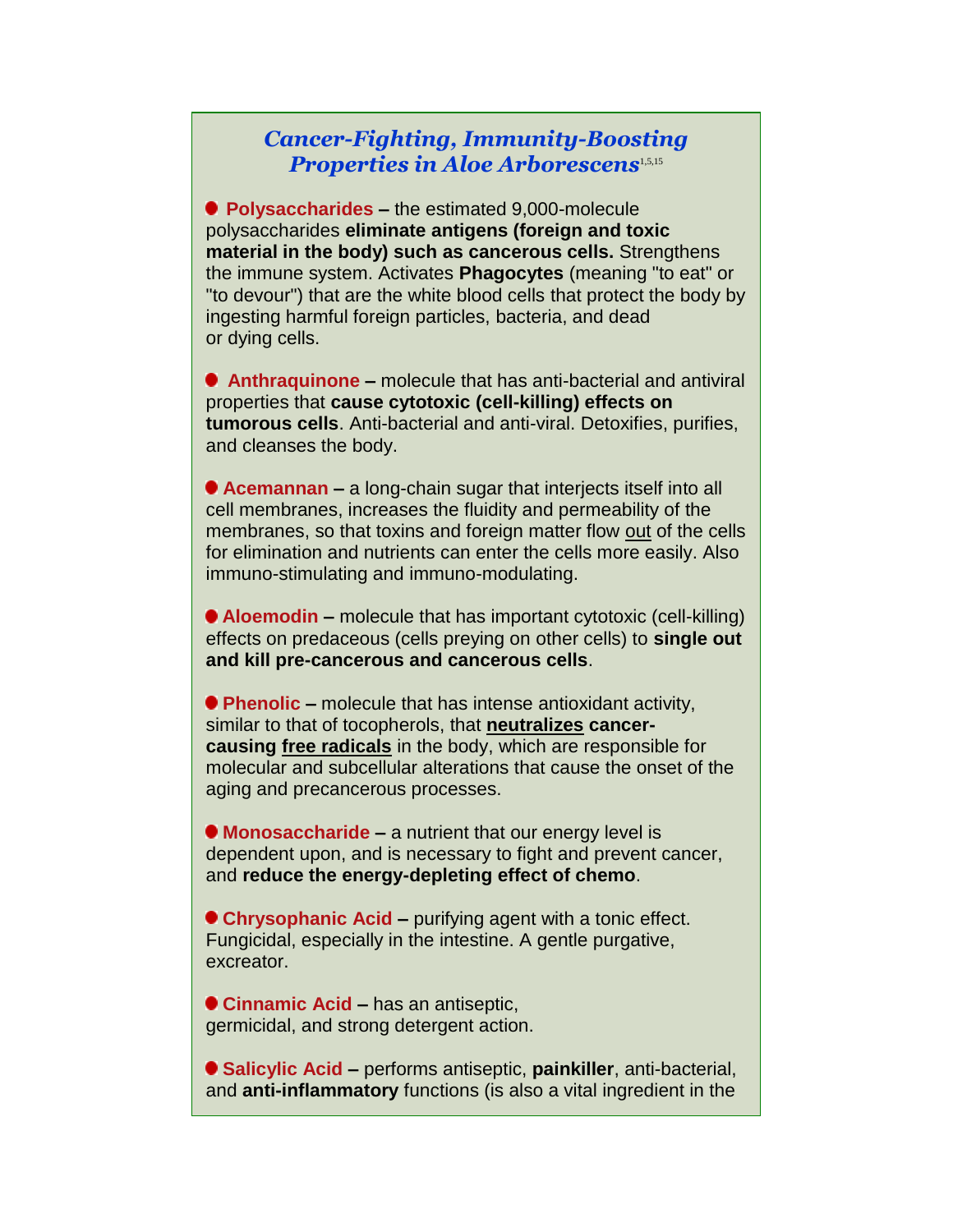making of aspirin). It's **calming and soothing** action is similar to steroid-based anti-inflammatory drugs without the damaging side effects.

**Isobarbaloin –** anthraquinone glycoside that has a marked **analgesic effect** (relieves and eliminates pain) and acts as a natural antibiotic.



# **"Revitalize and Restore the Immune System"**

ost medical doctors agree that **the body's own innate immune system is capable of healing just about anything** -- *if it's not suppressed*. And it is a widely accepted medical belief that, when your immune system is working correctly, it's impossible to get cancer -- or any other disease, for that matter.

 However, it is also a well-established fact that a depleted, worn-out, under-energized immune system is not capable of killing cancer cells, especially as fast as they multiply.

 Disease often begins with contamination or toxification of the body caused by a poor diet, lifestyle, substance abuse, or exposure to harmful elements. With time, this can shut down the immune system and mutate cells.

 For most of your life, your immune system successfully fought cancerous cells, killing them as they developed. For cancer to develop, your immune system would have had to shut down (fully or even partially).

 What the recipe gives you is a *true arsenal* of substances that are **essential for FULLY OPTIMAL immune system functioning.**

 It *floods* your body with nutrients and healing, protecting, and correcting properties - including 20 minerals, 12 vitamins, 18 amino acids, phytonutrients, monosaccharides, polysaccharides, terpenoids, proteins, essential oils, metals, enzymes, and more.

 One of the major benefits of this formula is that is gently **detoxifies, purifies, and cleanses the entire body**.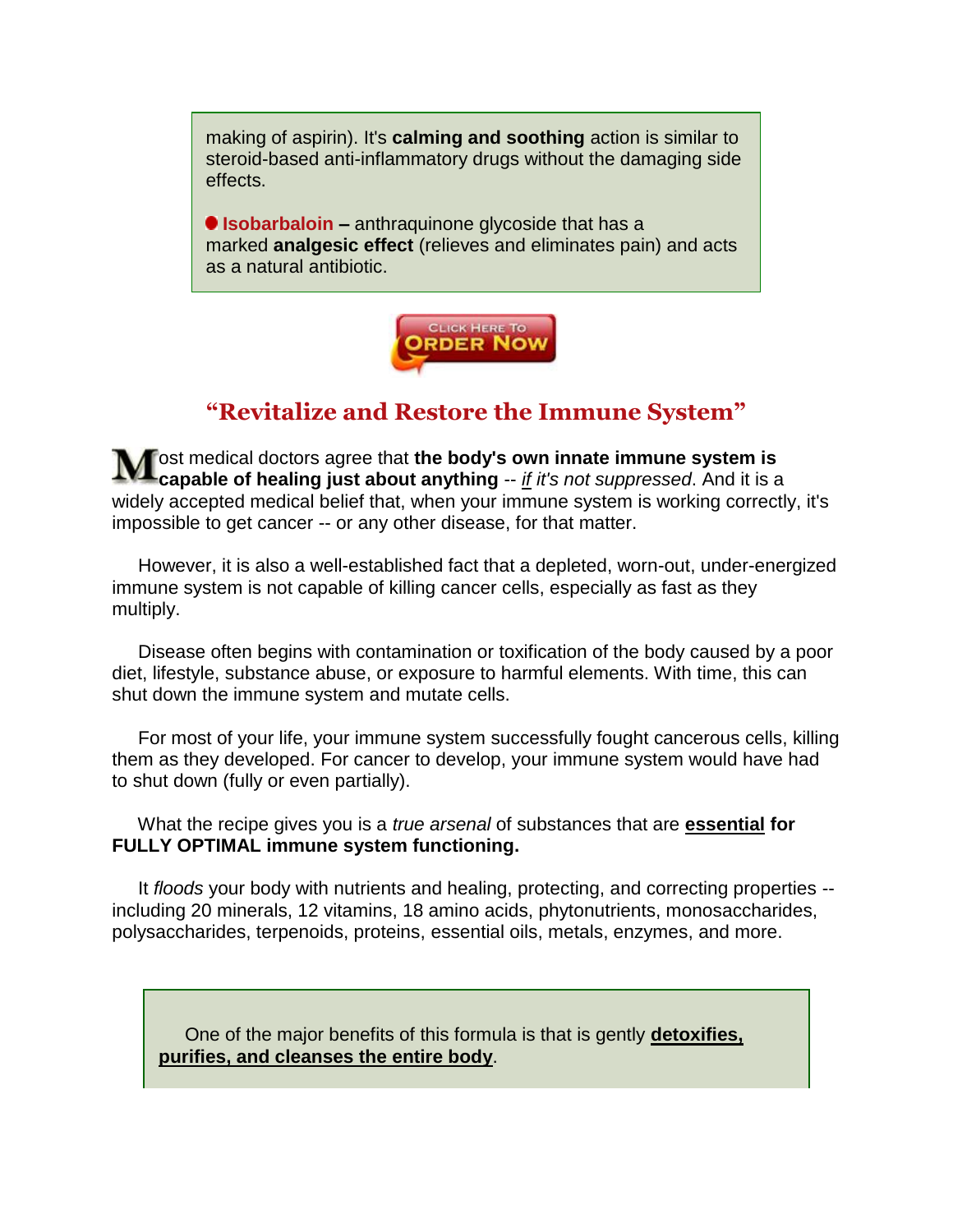In doing so, **the recipe performs the recovery and revitalization of the immune system** operation that literally **sweeps invading toxins and elements from the cells**.

 It wrings out the "sponges" of the body that have absorbed so many toxins and invaders in the attempt to act as a safety valve.

 Father Romano Zago explains it like this: "With your blood clean, every organ functions well. It is like a motor car. If you use a good fuel, your car runs longer without giving you major headaches. But if you risk inferior fuel anything can happen."<sup>14</sup>

As Dr. Ivan Danhof, Ph.D., M.D. explains, it:

#### *"Revitalizes the body in its fight against cancer..."*

 **"It is in the boosting of the immune system's response to antigens (foreign elements in the body) that aloe has shown the most promise in treating cancer.**

 It is clear from research conducted throughout the world over the past 30 years that certain phyto-therapy substances in aloe have **very dramatic and impressive anticancer effects**. Aloe has been demonstrated to enhance the immune system's response to cancer, promote the growth of new and healthy cells, and reduce the overall viral load within the body, thereby **revitalizing the body in its fight against the cancer**."

-- Dr. Ivan Danhof, Ph.D., M.D.<sup>13</sup>



## **Stops Cancer Cells From Communicating ...Making it Impossible for Cancer to Grow and Spread**

magine 500 new cancer cells being produced in your body *every single day!* Well,

when cancer is in your body, that's exactly what happens and how the disease becomes *uncontrollable*.

 As Dr. Johanna Budwig of the Budwig Center explains, "Cancer becomes uncontrollable when each day the body

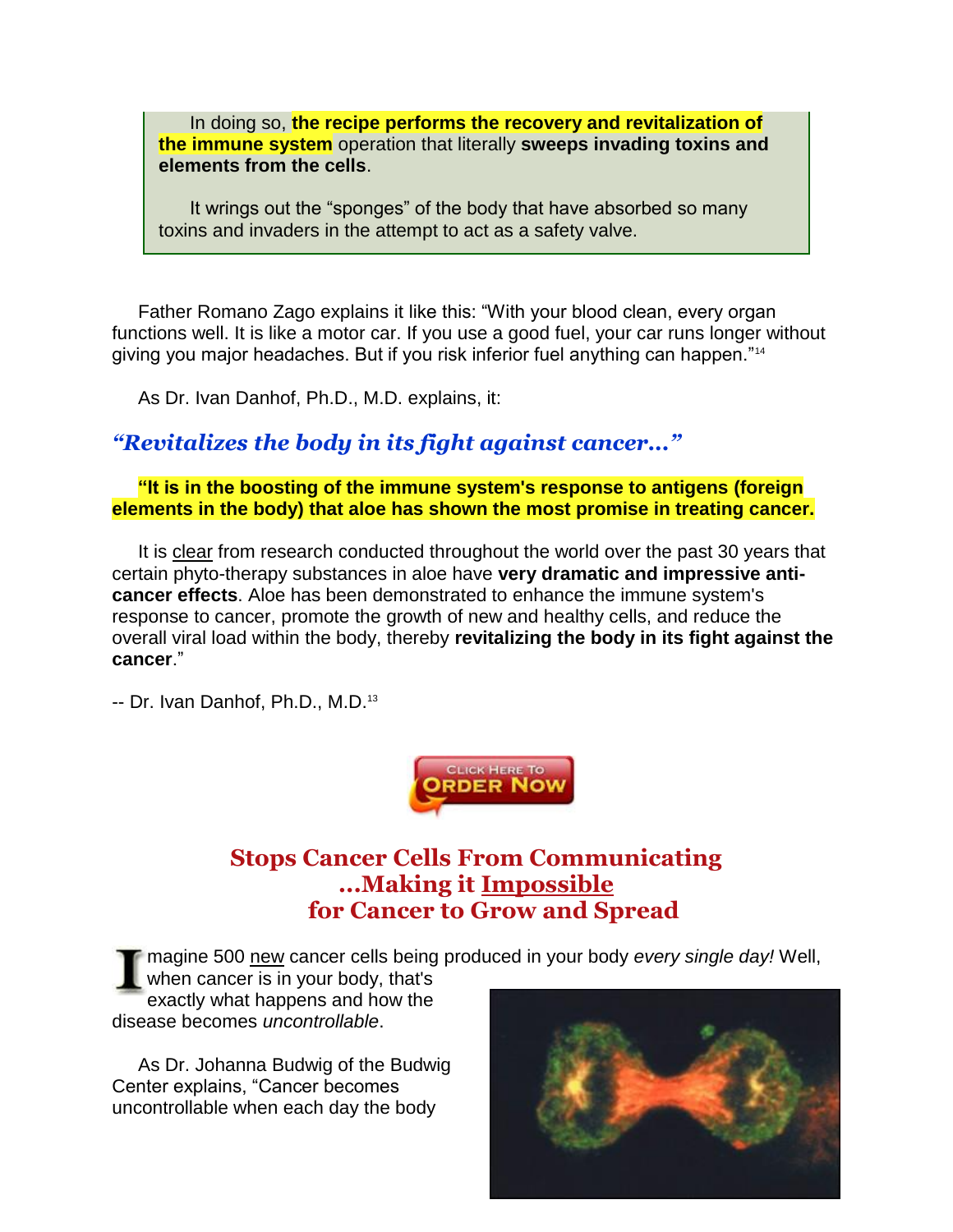produces some 500 million new cells -- and these 'new cells' are a **mirror image or 'photocopy'** of the original cells."<sup>14</sup>

 **"If the original cell is damaged, then the copy will be damaged as well**. That is why we need to correct the 'original document' -- the DNA. Otherwise it will keep producing millions and trillions of defective 'copies.'"<sup>14</sup>

 The implications of this faulty messaging are staggering because **cancerous cells never stop communicating to proliferate.** Therefore, to stop cancer, cancer's *communication system* must be shut down.

#### **How Aloe Arborescens Stops Cancerous Cells from Communicating**

 Aloe Arborescens contains unique sugars called **mannans** (mannan polysaccharides) that enhance cellular communication — both within and between cells.

 Mannans are responsible for *billions* of messages that are part of a **crucial "telegraph" system capable of preventing or slowing down cancer.**<sup>10</sup> When communication sequences in and between cancer cells are disrupted, it **induces apoptosis, or cell death.**

#### *"Like thousands of different 'keys' ... they either unlock the required functions ... or not."*

 "To maintain a healthy body, cells must 'talk' to each other. Like thousands of different 'keys' projecting from the cell surface, they either unlock the required functions of the adjoining cell or not. **If the right keys are available, the body functions smoothly**. If not, it doesn't.

 **The best source** for these special, long chain molecules **has proven to be a specific type and properly processed aloe.**

These very large molecules are immune modulating, which have a **powerful healing effect on AIDS, cancer, and many different immune system disorders**. It is also this large molecule that causes the body to produce a natural chemical, tumor necrosis (cause cell death or apoptosis) factors, which functions to **shut off the blood supply to tumors**."

-- Dr. Ivan Danhof, Ph.D., M.D.<sup>13</sup>

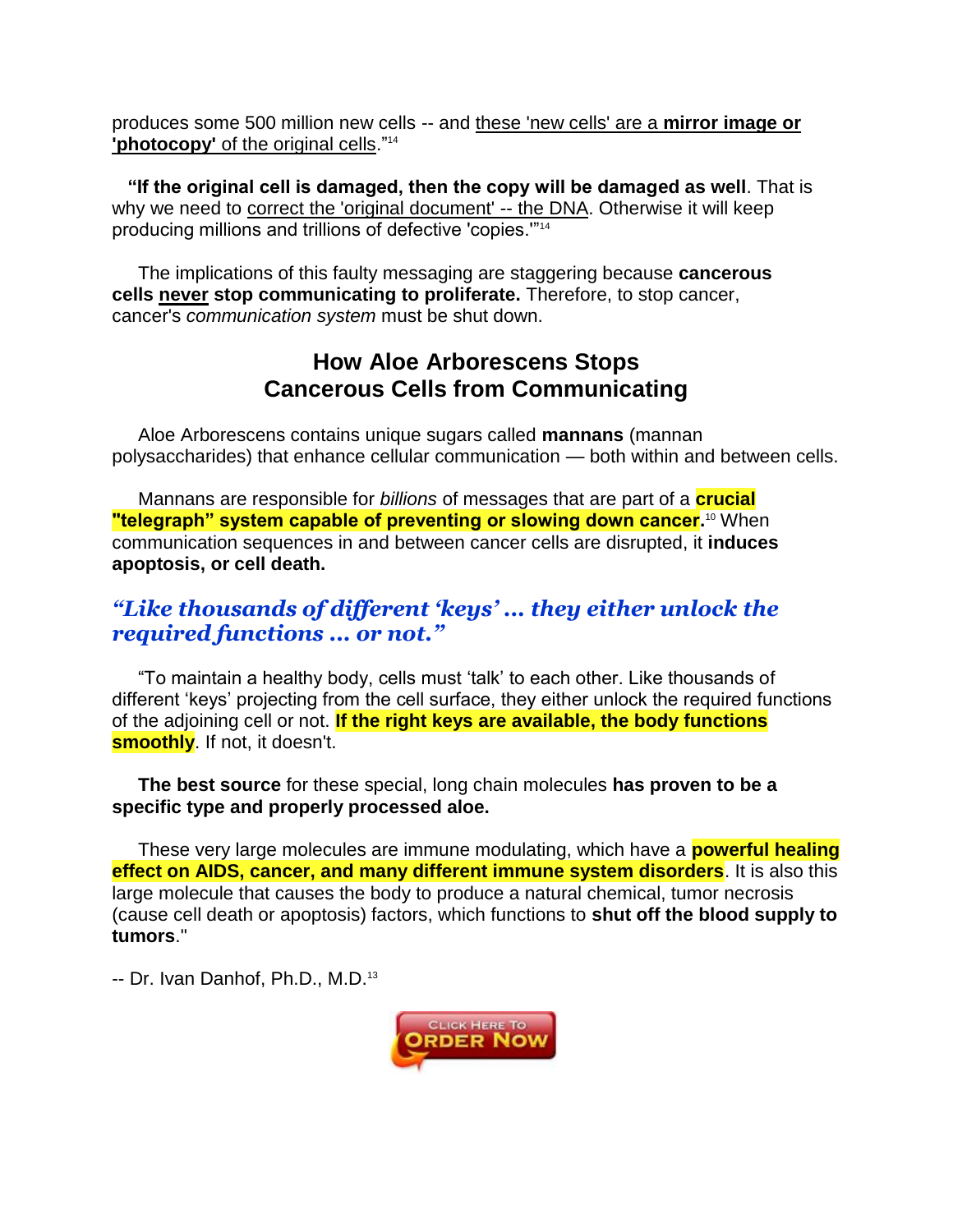## **Why Haven't You Heard of this Cancer "Cure***"* **When Millions Are Dying Every Day?**

**N** adly, the World Cancer Organization reports that ONE in FOUR men and ONE in FIVE women die from cancer every year. And that, by 2030, over 21 million people worldwide are expected die from cancer.

 When one sees that even the wealthiest celebrities and powerful people get cancer, fight it, but still painfully deteriorate and die, you realize that even the "best care money can buy" is often worthless.

 Unfortunately, many doctors can't tell you about this or any "natural or alternative health therapies" and stay employed. **Insurance regulations would preclude such suggestions**.

 Many doctors could get into administrative trouble by recommending non-drug treatments for cancer. And of course there are many doctors who *just don't know* such natural solutions exist.

 But the TRUTH is evident, according to other doctors and scientists, including Dr. David W. Tanton, Ph.D. In his book, *"Taking the Mystery Out Of Cancer: Cancer Prevention and Cure Is Possible,"* which is based on a half century of research pulled together from some of the most brilliant scientists in the entire world, Dr. Tanton explains how:

#### *"Over and over, alternative therapies have cured cancer victims..."*

 *"*Over and over, alternative therapies have cured cancer victims, when traditional therapies (surgery, radiation, and chemotherapy) have failed miserably. After doctors gave patients their ultimate death sentences, (normally a few months to live), it was then in desperation that some *finally turned to alternative therapies*, which quite **often totally resolves the cancer**."



Dr. David W. Tanton, Ph.D., Holistic Nutrition, Clayton College of

Natural Healing<sup>12</sup>

any of these same people may be the very ones who have used Father Romano Zago's recipe as an alternative cancer cure. Indeed there are many who send him letters with their healing stories. Often they are from parents who, like any parent desperate to save their child, will try *anything.* They are glad today that they tried the recipe as you'll read below...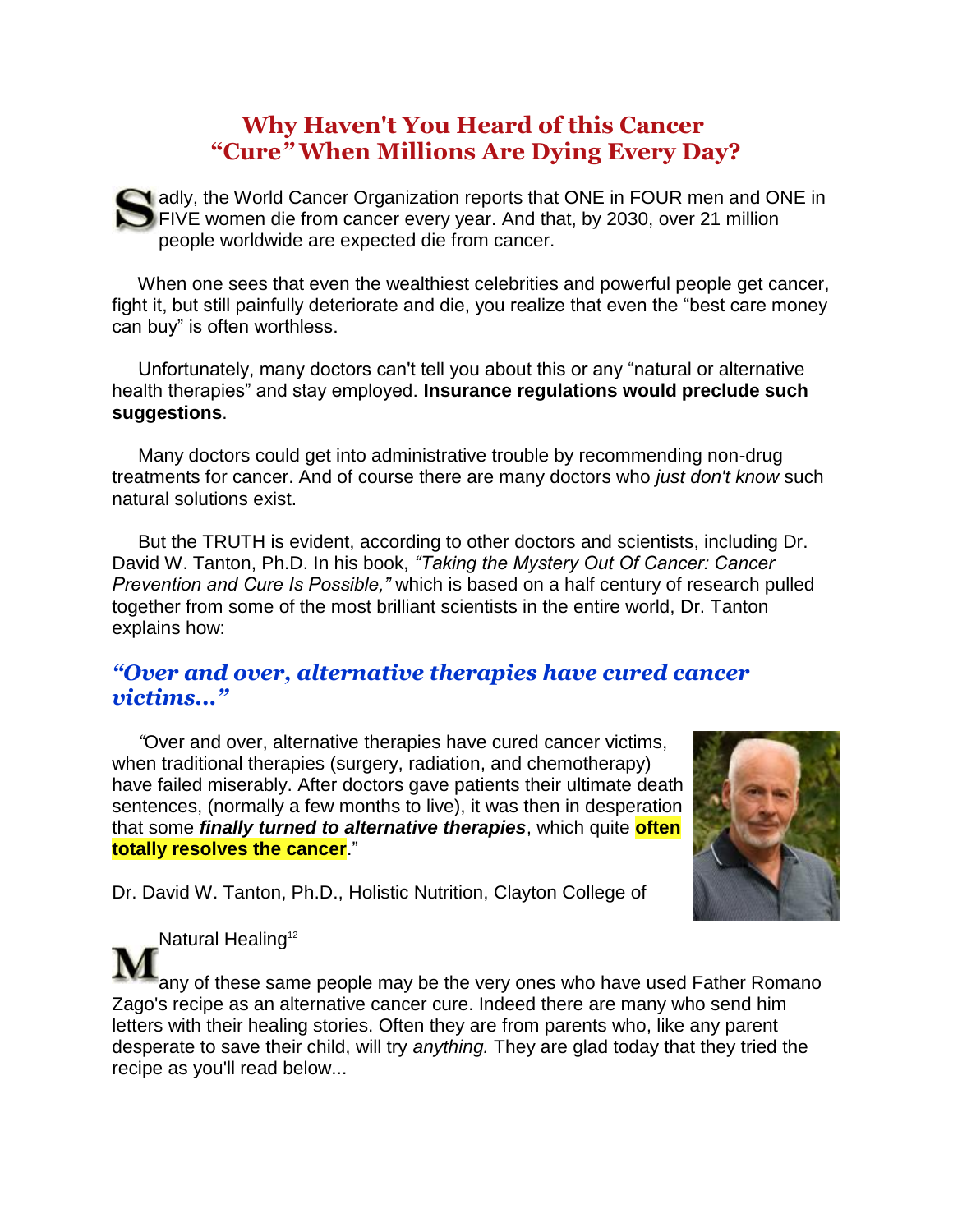Micol, a 13-year-old who lives near Ancona in Italy, had **brain cancer** since she was five. She had three surgeries at the Oncological Centre in Paris, perhaps the most famous in the world. However, the cancer came back with double the strength. No cortisone or morphine could calm the pain. A fourth operation was not possible.

 **After taking a bottle of the Aloe treatment, the child was no longer in pain.** She could ride her bike, play and talk. However, tests showed that the disease was still spreading through her body. After taking a second round of the recipe, the results of another cycle of tests were completely different. **There was** *no longer any trace* **of the disease.**<sup>1</sup>

Gregorio from Milan in Italy had a tumor of 9 cm in the **bladder**. The doctors in Como were preparing to operate, but couldn't decide whether to remove the bladder and replace it with a plastic one or leave him without a bladder. **After taking one round of the recipe, the tumor decreased from 9 to 2 cm. After a second round, Gregorio's tumor** *disappeared***.** The doctors were astounded! Gregorio lives his life with his own, perfectly healthy bladder.<sup>1</sup>

 A woman named Miriam had a nephew, a man of about 50, who along with three other friends, had had surgery (which lasted about 12 hours) for **throat cancer**. She was desperate to save him, as he still had small children to look after.

 After taking several bottles of the recipe, the happy ending is that Miriam's nephew now manages properties and **leads a normal life**. His three friends, who had throat surgery in the hospital without using the recipe, all died, one after another.<sup>1</sup>

In Jordan, a boy with **cancer of the face**, deformed through the treatment which he went regularly to the United States for, took three doses of the aloe preparation. According to the Sisters of St. Dorothy from the Latin Patriarchate Seminary in Beit Jala, Bethlehem, **the boy was cured and stopped making those expensive journeys abroad**. 1

 Rita and Paolo's three-year-old daughter, Carolina, from Florence in Italy, had **leukemia**. Although she did go to the hospital to have chemotherapy, she took a bottle of the aloe preparation at the same time. **Her test values decreased from 70% to 30%.**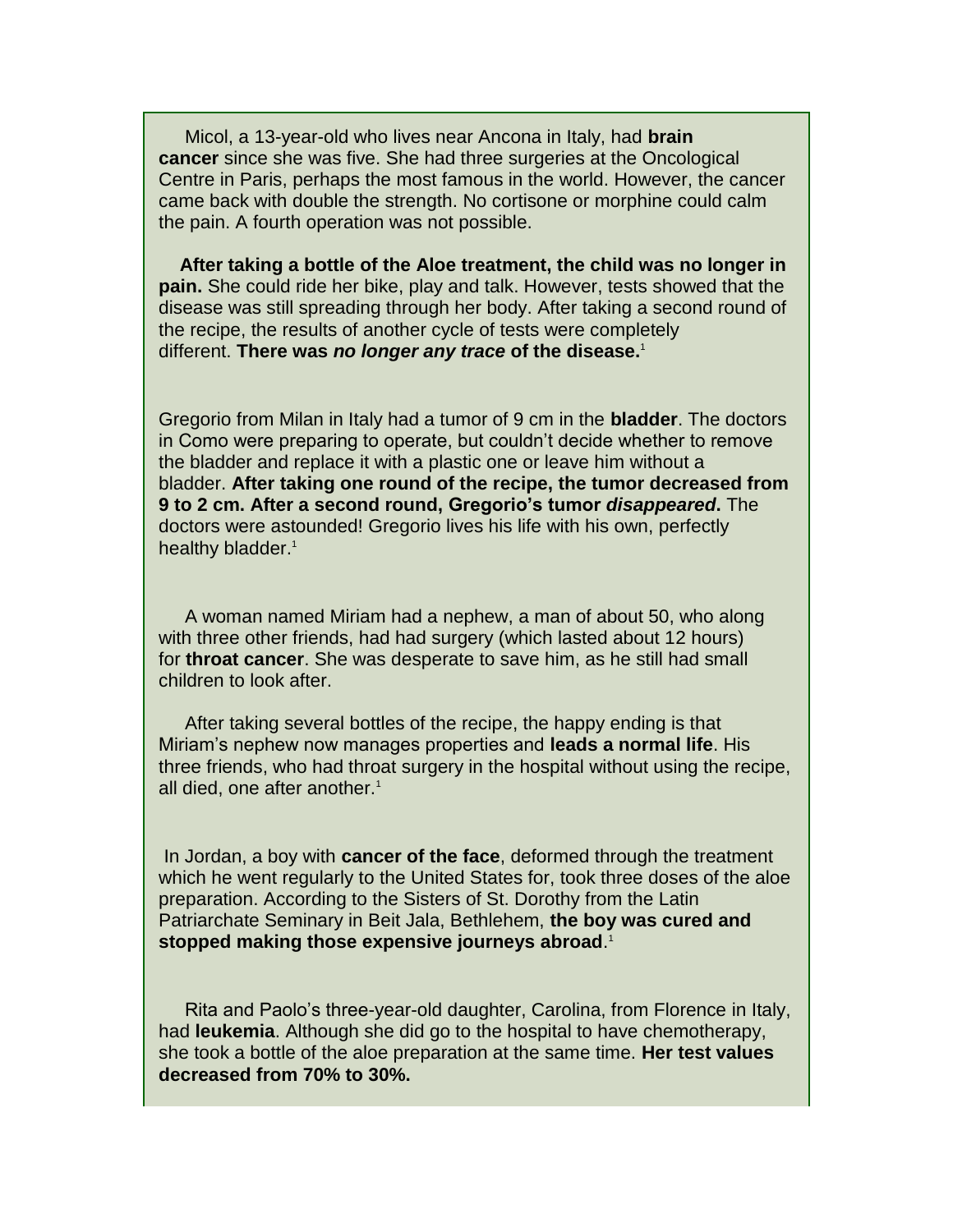The doctors explained these results to her parents in the following way: **Before** the treatment there was a kind of desert in Carolina's body. But after with the aloe, her body was filled with flora, scattered here and there, and **the symptoms of the disease decreased**. The latest news is that Carolina is well.<sup>1</sup>

 Father Lorenzo, Conventual OFM from Parma, had **colon cancer**. The doctors opened his lower stomach but could do nothing. Before closing him up, they decided by mutual consent to perform a colostomy, to give him the chance, depending on how well he recovered, to have some radiotherapy and chemotherapy in an attempt to prolong his life.

 **He began taking the aloe blend and just three months after the operation, Father Lorenzo's health was so good** that the doctors who operated the first time removed the sack they had applied. The priest currently lives his 70+ years of age smiling and happy, sought after throughout the world as a charismatic confessor.<sup>1</sup>



 Some of these people traveled hundreds of miles to get this recipe. But today, anyone can get this simple, cheap, and natural anti-cancer, super immuneboosting solution because Father Romano Zago's...

## **Original Recipe is Now Available in a Bottle**

y now you could probably see why store-shelf and other **D** aloe juices you'll find on the internet are NOT the same as Father Romano Zago's original recipe -- not even close. Even if they do contain Aloe Arborescens -- it is overprocessed, heated, and diluted, the soil isn't pristine, the leaves aren't picked at the right time, and the light exposure is not controlled during the harvesting to preserve the active properties.

 Deca Aloe Arborescens U.S., LP (Deca Aloe) is the ONLY North American company that manufactures Father Romano Zago's original recipe *exactly* as it must be to stop the growth and spread of cancer and other disease.

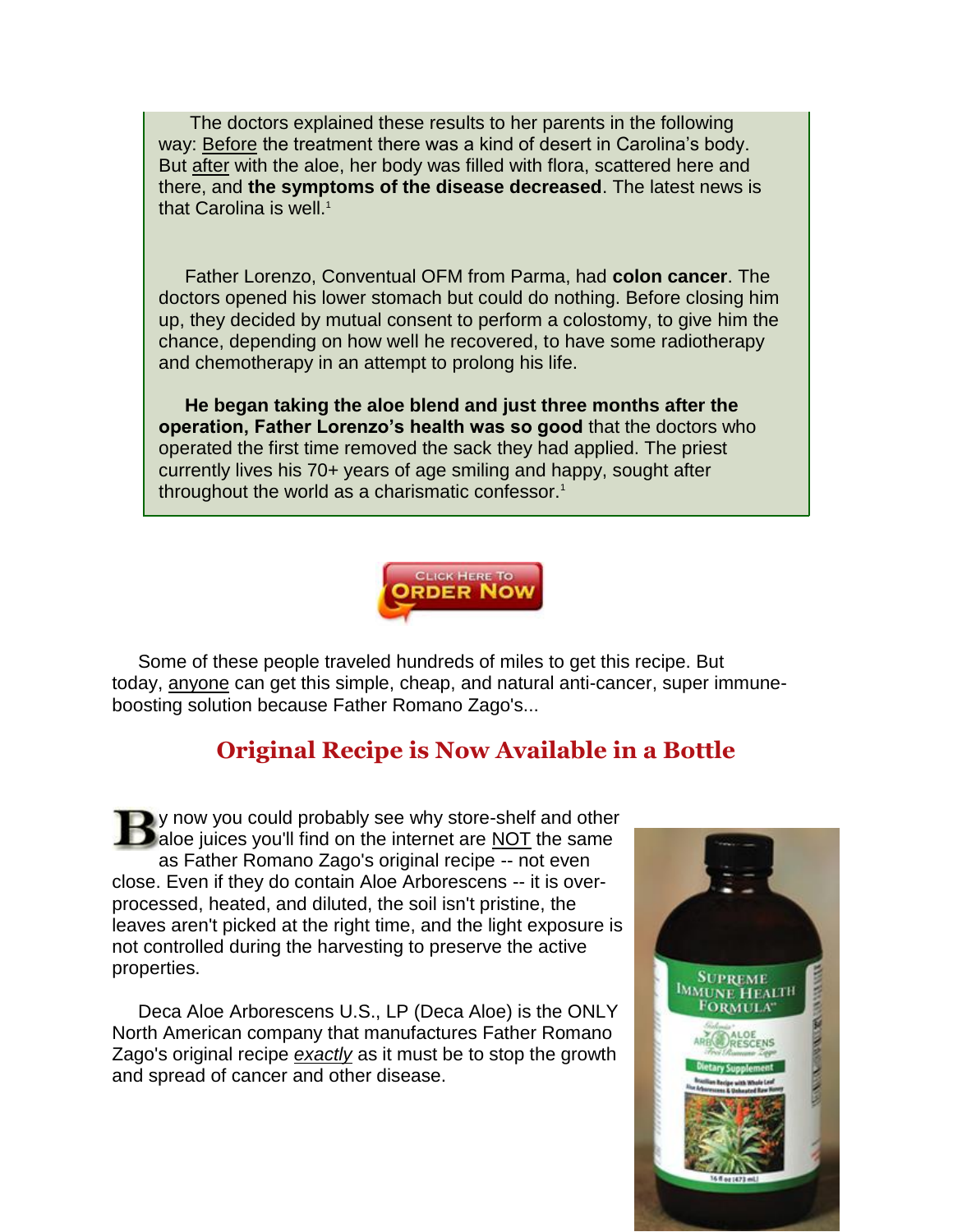Deca Aloe uses only premier quality 5-year-old (and older) plants processed by grinding the leaf into a liquid without heating, cold pressing, or freeze-drying to retain all the active healing properties.

 Father Romano Zago's name on the label vouches for the authenticity of the original Brazilian formula in each bottle with the recipe's 3 ingredients:

Aloe Arborescens whole leaf juice

**H** Honey -- *no* synthetic or refined honey, only raw, pure pesticide-free, unheated, nonpasteurized

**Organic Alcohol** 

The distillate dilates your blood vessels and facilitates general cleansing so that in the space of 15 days, the blood is completely purified.

The honey is a natural transporter. It is the vehicle that carries the aloe, taking it to every cell in every corner of your body.

 As one of nature's true "super-foods," it contains all the substances necessary to sustain life (including enzymes vitamins, minerals, and water). It has a low-glycemic index because though it is sweet, it does not have the same properties as cane sugar, so it **doesn't pose a problem with diabetics**. 6

 In fact, this kind of honey has its own anti-cancer properties. Research shows it causes, "The inhibition of tumor cell transformation and proliferation, and induction of apoptosis (cell death),"<sup>6</sup>

Dr. Nacci also validates how critical honey is to the recipe:

#### *"Honey is of primary importance...on which the whole immune cascade response to tumors depends."*

 "The preparation must be made with a very high-quality organic honey, avoiding at all costs honey made from a mix of flowers ('millefiori'), a side product of other honeys.

 Honey is of primary importance because it carries the different immune-modulating substances of Aloe (Aloctin, Aloemannano, and Zinc) to the very delicate T gammadelta lymphocytes (immune cells) ... on which the whole immune cascade response to tumors depends (cytotoxic T lymphocytes, Natural Killer, macrophages, granulocytes, etc.)."

-- Dr. Giuseppe Nacci, M.D<sup>5</sup>

 And finally, to ensure the same anti-cancer effects as the original recipe, Deca Aloe follows **precise processes and strict growing and harvesting methods**, including: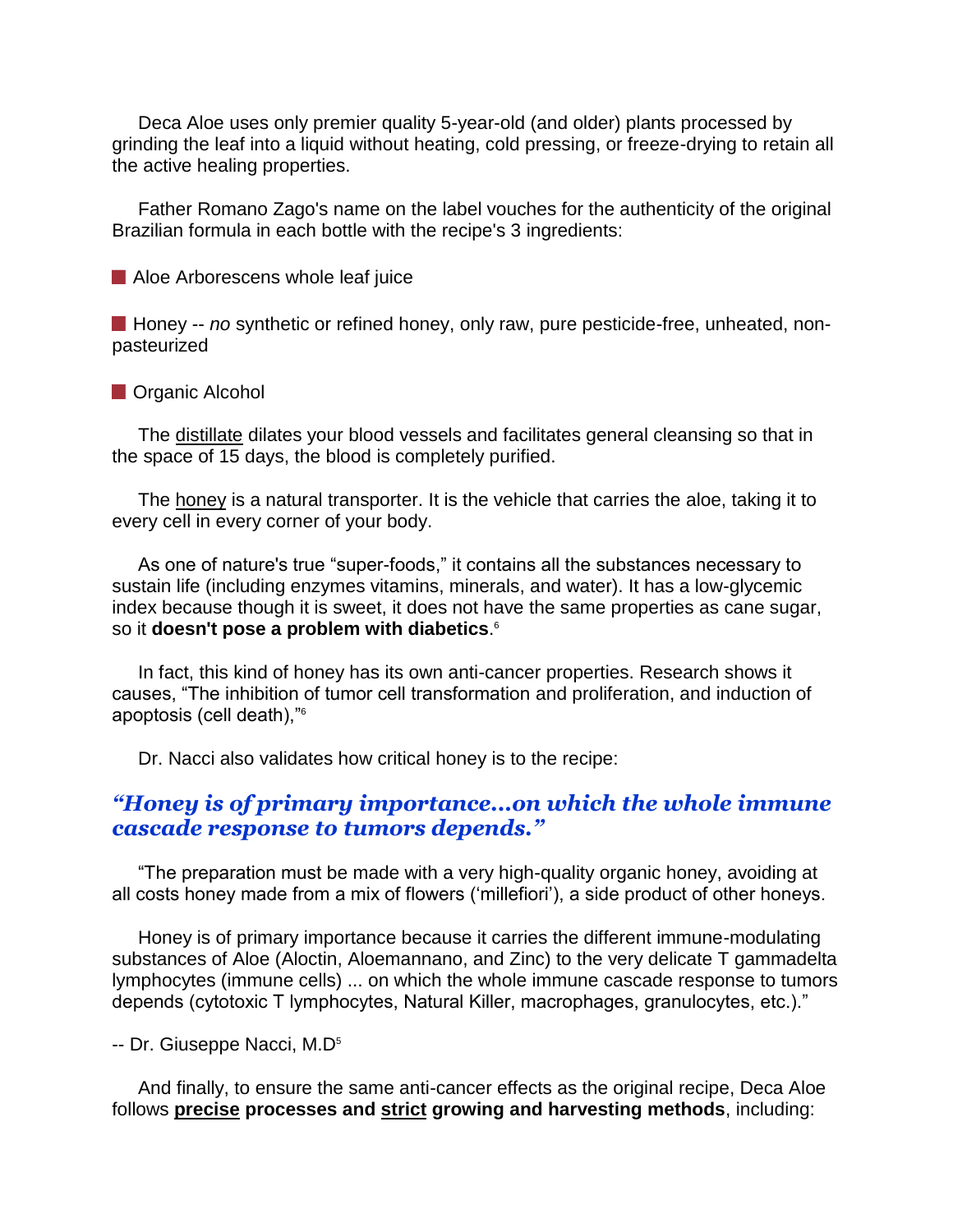The soil conditions and quality the plants grow in -- which are pristine in Italy -- must be organic and completely chemical-free.

Aloe plant must be at least 5 years old.

 $\blacksquare$  No rain during the previous 5 days before harvesting.

 $\blacksquare$  Pick the aloe at the right time of the day with the least light -- early morning or late evening -- to preserve the active properties.

Grind leaves into juice immediately after picking and add natural preservatives for a 1-year shelf life.



Mature 5-year-old Aloe Arborescens plants grown naturally in Deca Aloe's greenhouses in Italy annually yield over 15,000 tons of leaves and 23 million bottles of the original recipe.

**Blend with honey and distillate.** 

 $\blacksquare$  Keep in dark amber, non-toxic bottle (blocks light to protect active properties). Refrigerate after opening bottle.



 Father Romano Zago proudly promotes Deca Aloe worldwide as the one and only source that upholds the integrity, quality, and effectiveness of the original recipe. He **recommends Deca Aloe as the only reliable source** because other manufacturers don't go through the painstaking process to get the formula perfectly right; and because he realizes that people cannot possibly prepare the recipe themselves.

Some people have tried to prepare the recipe at home without success. This is why:

- 1. The ingredients were not well chosen. For example, synthetic honey purchased from inferior sources was used in place of genuine, raw, unheated, nonpasteurized honey.
- 2. The plant was not well chosen.
- 3. Yellowish, almost dry leaves were used.
- 4. The leaves used were too young.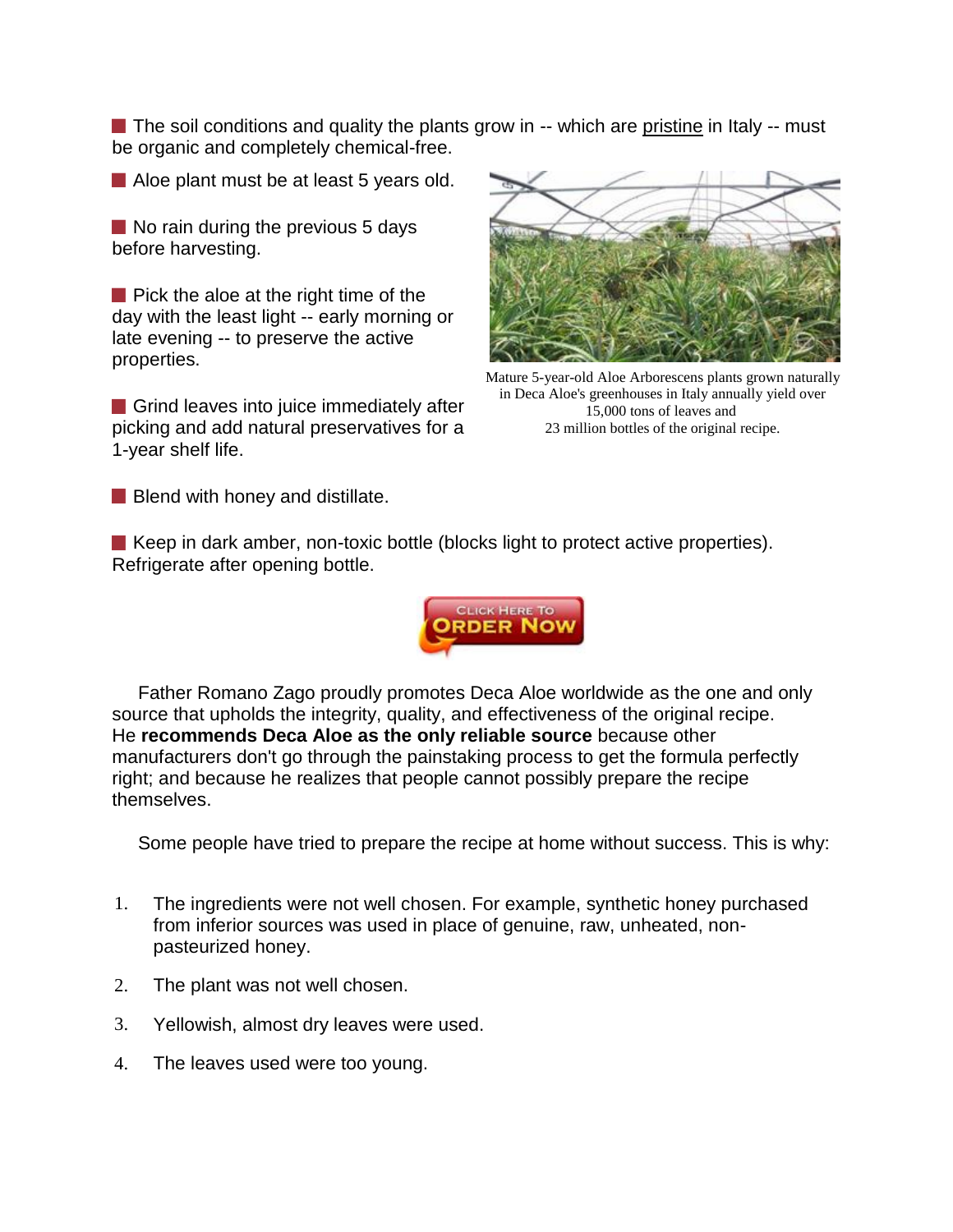- 5. The preparation was not taken in the right doses.
- 6. After having taken the first bottle regularly, in the cases of incomplete cure or no cure, the treatment was suspended and the person did not have the control tests.
- 7. The person became discouraged and suspended the treatment after a few days, convinced that this was just another syrup, like many others, and that it had no effect.
- 8. The preparation was taken only sporadically, when the person remembered.



# **Is This Recipe For You?**

s you read this, it's probably easy to think of someone you know who has been affected by cancer. When you think about how many *millions of people* are affected when those who lost their battle with cancer leave loved ones behind to grieve the loss *for the rest of their lives*, especially children, you realize the enormity and tragedy of this worldwide epidemic.

 Practically everyone knows *someone* who has been affected in some way by this horrific disease. Someone who has just been **diagnosed** and is shell-shocked and full of fear. Someone who has experienced the hellacious process and excruciating side effects of **chemotherapy or radiation.** Or someone who,

perhaps after *years* of fighting and suffering, has already **died**.

 **Have you ever wondered if that someone might be** *YOU* **some day?** How do you know if, right now, there aren't cancer cells lurking in your body, but you have yet to feel any symptoms?



 The fact is, no one is safe from cancer. And it's hard to know when cancer might become a threat because most people don't get full-body scans on a regular basis since they are astronomically expensive and not covered by insurance (go figure).

 So as you're reading this right now, you may be asking yourself, *"Is this recipe for me?"* Clearly the answer can only be YES -- because this recipe is for anyone who wants to stop the growth and spread of cancer -- and isn't that every single one of us?

 Most people who've used Father Romano Zago's recipe **just went ahead and tried it** -- and experienced great healing and even full recovery from cancer. Maybe they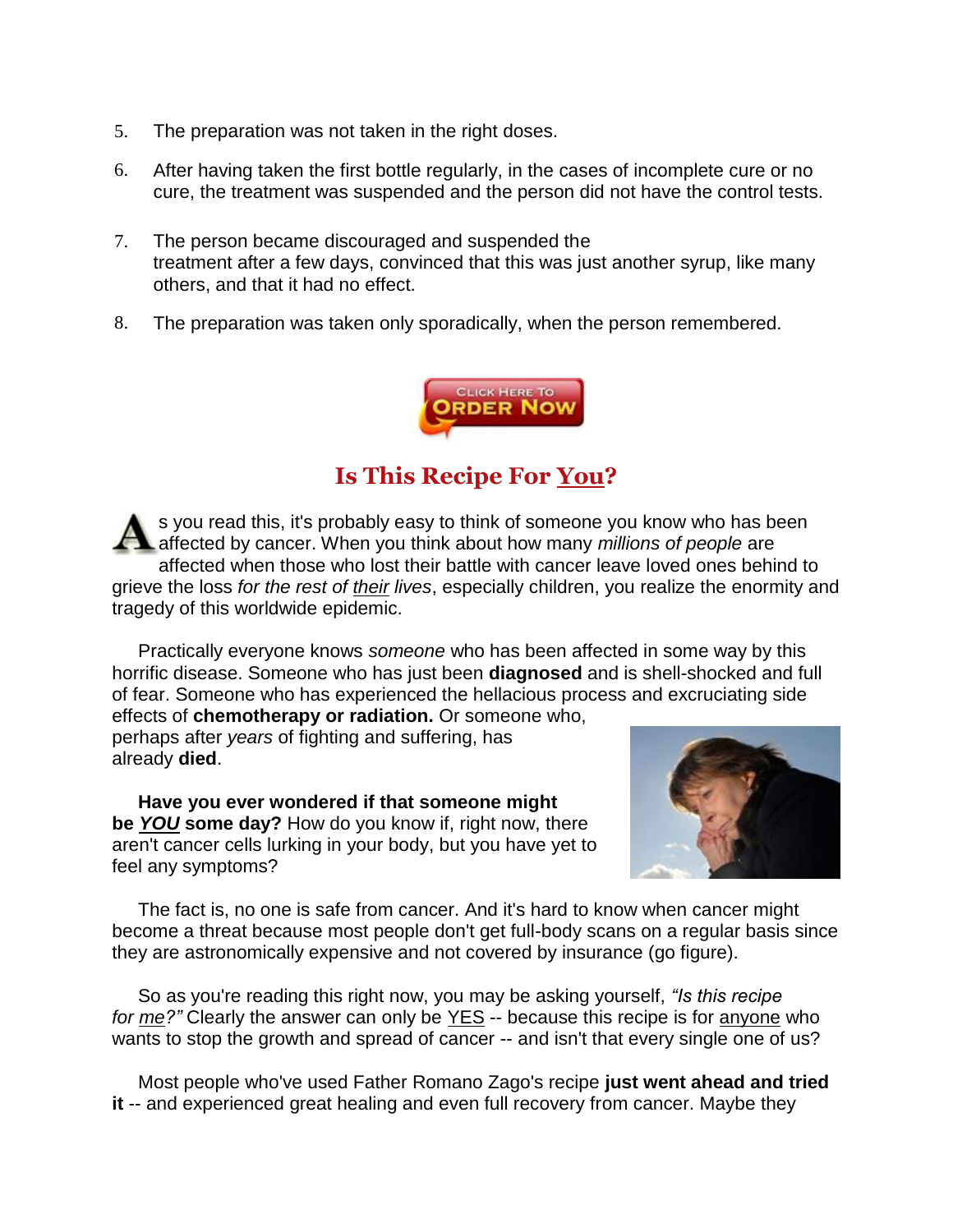didn't totally understand all the science behind this powerful phyto-therapy, but since the recipe cost just pennies a day and satisfaction is guaranteed, there was *nothing to lose* -- and only good health to gain.



## **Simple and Inexpensive to Take as a Cancer Treatment and Disease Preventative**

■ **As a cancer therapy:** Take 1 tablespoonful 3 times a day for 10 days. Stop for 10 days. Resume for another 10 days. Continue this regimen until all signs of cancer disappear. Monitor symptoms and test results regularly.

 So in other words, 10 days on, 10 days off, 10 days on, and so on, until full health returns.

**As a preventive and in remission:** Do the 10-day regimen of 1 tablespoonful 3 times a day, once every 3 months (*just 4 times a year).*

 So you take one bottle for 10 days, and 3 months later you take another for 10 days, and so on -- to power up your body's own innate immune defense system and in doing so, stop cancer and other disease from growing and spreading.

At 1 tablespoon 3 times a day, one bottle lasts about 10 days. Product has a 1-year shelf life.

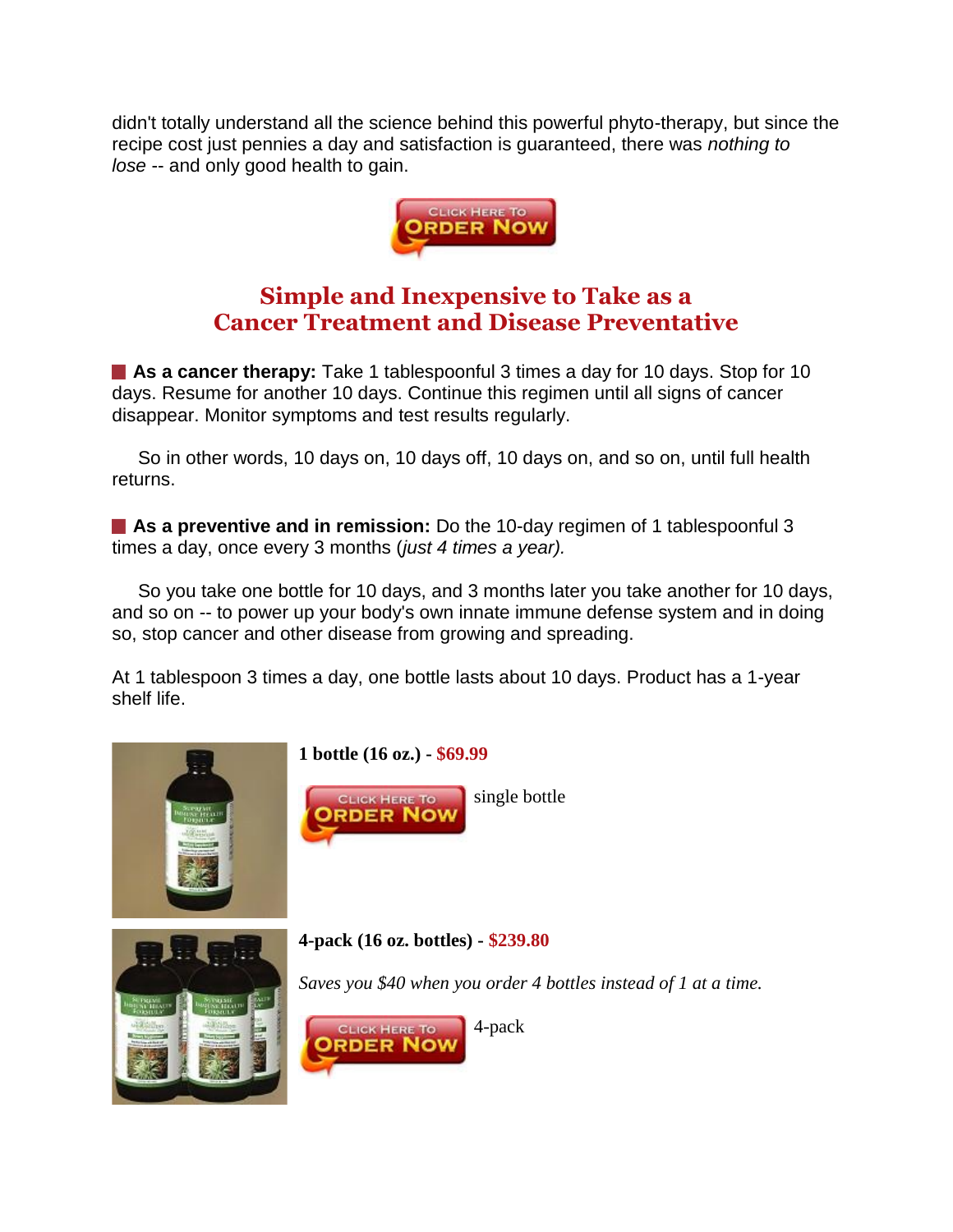

#### **6-pack (16 oz. bottles) - \$329.70**

*Best choice if you're fighting cancer. Saves you \$90.24 when you order 6 bottles instead of 1 at a time.*



# **\$6.99 a Day to Help Your Body Kill Cancer**

 $\mathcal{T}$  hat you may not realize looking at the prices above is that your cost to help your body kill cancer with this proven recipe is only \$6.99 a day.

 How is it only \$6.99 a day to kill cancer? For the recipe's 10-day cancer regimen of 1 tablespoon 3 times a day for 10 days, you'll go through 1 bottle, which is \$69.99 -- or \$6.99 a day.

 *That's about what you'd pay to go out for lunch, go to a movie, or buy a coffee and pastry at Starbucks* … and it's a LOT LESS than what traditional cancer treatments cost per day.

 Even if it takes many bottles over several months or even a year to kill the cancer, if you're fighting this horrid disease and trying to save your life, **what price can you put on something that's worked for thousands of people who now live cancer-free?**

If you or someone you love has cancer, ask yourself this: Is it worth \$6.99 a day to…

**Directly kill cancer, reduce the occurrence of cancers, and reduce the severity of** cancers that do occur.\*

Stop the growth and spread of cancer by shutting down cancer's communication system (within and between cells).\*

Make chemotherapy more effective.\*

**E** Eliminate or significantly reduce chemotherapy's painful side effects (nausea, vomiting, hair loss, constipation, and loss of energy and strength).\*

 $\blacksquare$  Keep cancer from coming back.\*

Clearly for such a small price per day, it makes sense for anyone who has cancer to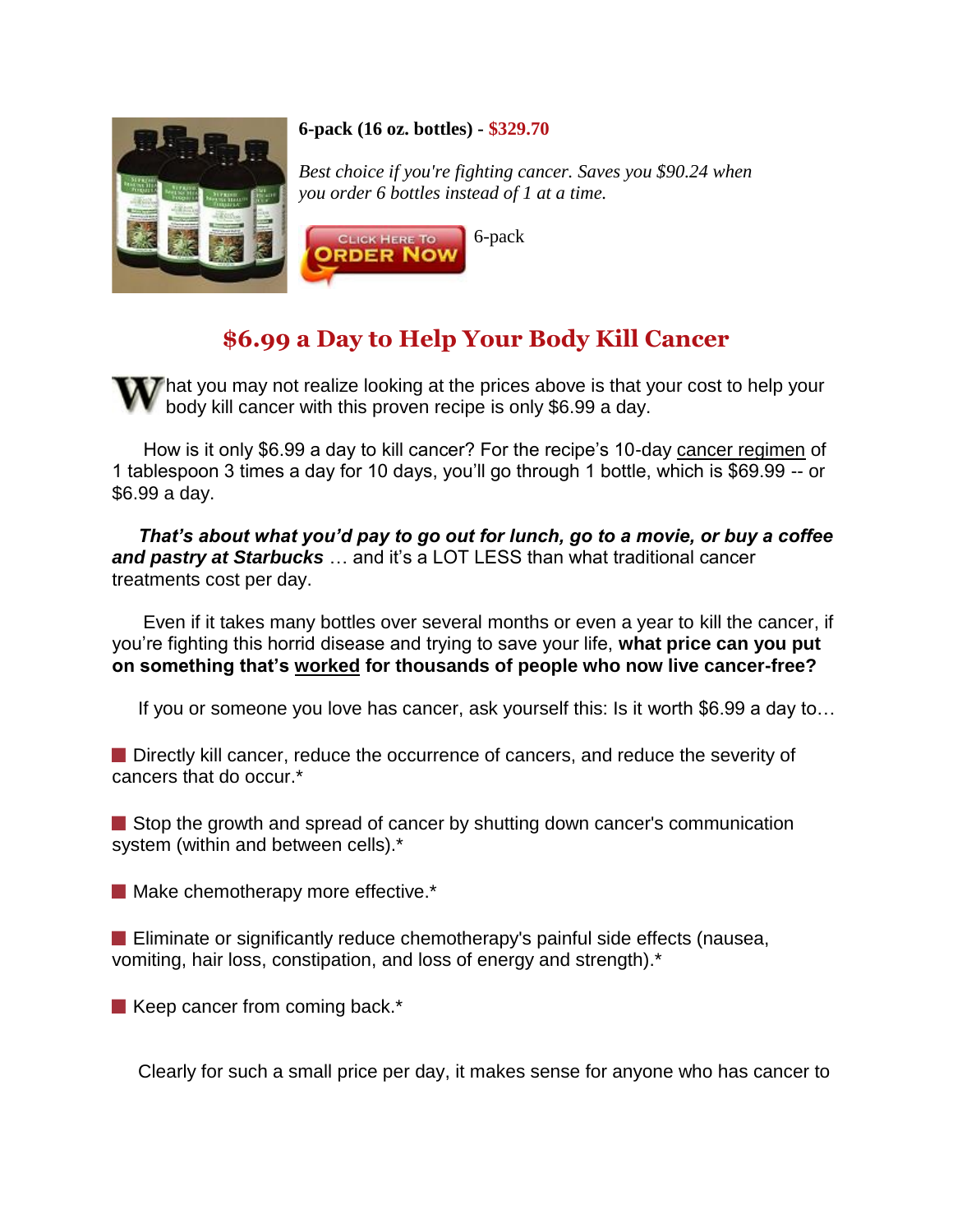at least TRY the recipe, especially since it proved effective by multiple cancer centers and oncologists -- not to mention that it is 100% natural with no side effects.

 For a fraction of the cost of traditional cancer treatments, most of which are failing, you can now significantly improve your chances of surviving cancer by taking the recipe. Take it alone or as a supplement to other treatments like chemo ... not just to make those treatments more effective, but so you'll feel better (more energy, less or no side effects).

 Certainly if you are a cancer patient who is or will be undergoing chemotherapy … *why wouldn't you* want to take something that clinics are now using as a "Stage IV Supplemental*"* and IS WORKING to **significantly increase the effectiveness of the chemo agents** -- **and eliminate most or all of chemo's painful side effects**?

 The fact is that most people *would* take this anti-cancer recipe ... they just don't know it exists.



### **65¢ a Day to Arm Your System Against Disease All Year, Every Year**

 $\sqrt{7}$  hat if you're healthy and don't have cancer? Do you need the recipe? Is taking the recipe worth it?

 Is 65¢ a day worth it to help your body better defend itself against cancer (and other illness and disease) all year every year? Is significantly increasing your chances that you'll never get cancer in the first place worth it? Is flooding your body with supernutrients and properties that heal, protect and correct worth it?

 How is it only 65¢ a day to arm your system against disease all year? For the recipe's prevention regimen, you only need to take 4 bottles per year. A 4-pack is \$239.80, divided by 365 days in a year, equals 65¢ a day to be healthier and fight disease all year.

 *That's less than a cup of coffee or tea you'd make at home … or about as much as 1 bottled water costs you.*

 When you think about it, 65¢ a day is **about what you'd pay to take a high-quality multi-vitamin everyday** -- but your multi-vitamin doesn't give you *anywhere near* the health benefits that the recipe does. I'm not saying you should stop taking a multivitamin; I'm saying take the recipe for OPTIMAL health and vitality and so your body can effectively fight off illness and disease.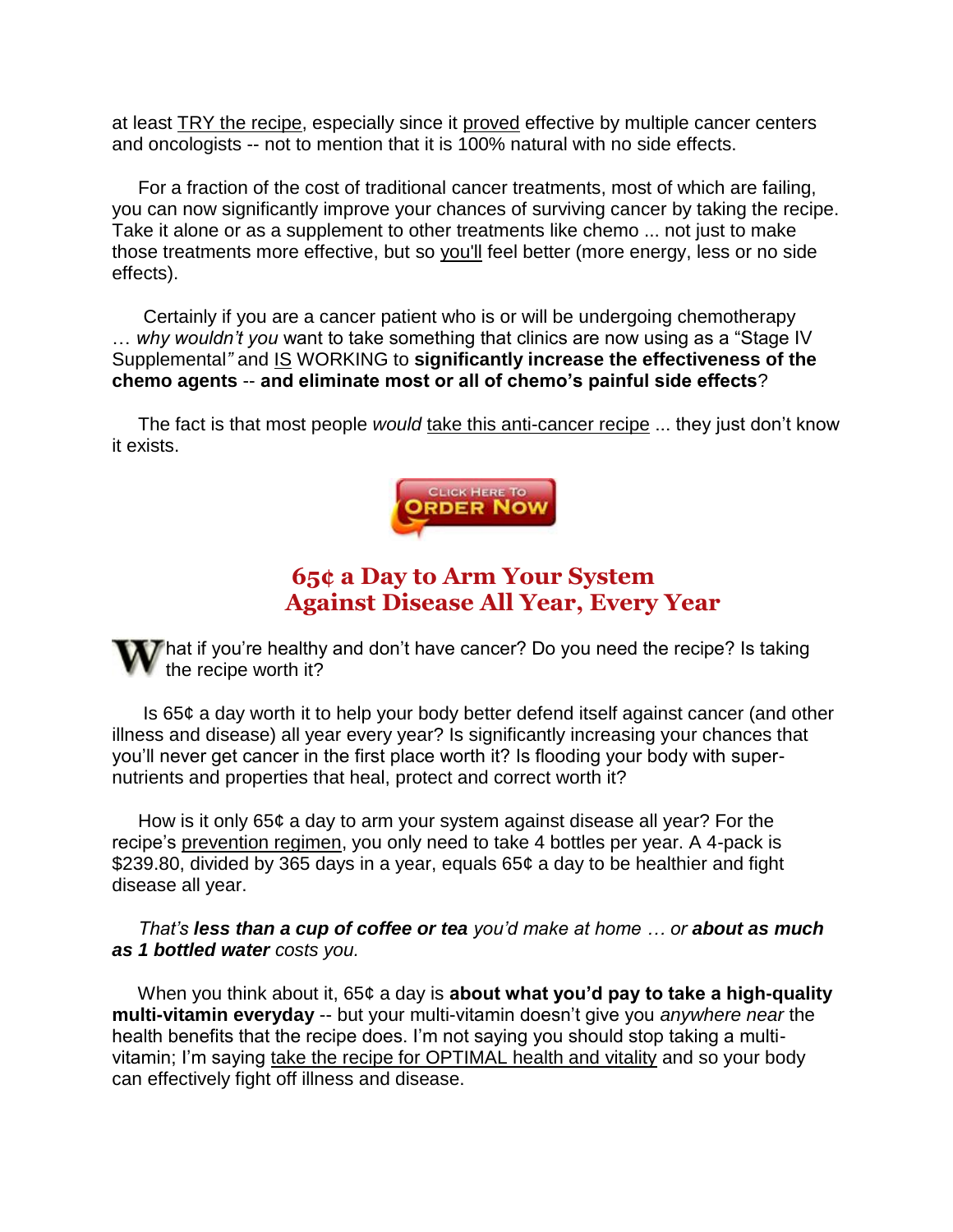Still wondering if it's worth it?

Ask yourself this: is it worth  $65¢$  a day to ...

**Make the immune system function optimally**, as it was designed to, so it can effectively:

detoxify your body

**boost your natural defenses** 

**Correct cellular functioning** 

 $\blacksquare$  eliminate foreign and toxic material from the body

... all which makes it *impossible for disease to survive* or manifest in your body the first place.

**Flood your body with rich, essential nutrients and properties that heal, protect, and correct** -- 20 minerals, 12 vitamins, 18 amino acids, phytonutrients, monosaccharides, polysaccharides, terpenoids, proteins, essential oils, metals, enzymes, and more.

**Have more energy** -- natural, lasting energy, not a buzz from coffee or a sugary sport drink.

#### **Reduce pain.**

 The recipe has long-lasting effects because it **primes** your defense systems and body's functioning. It's just like adding a can of premium gas additive to your car to make it run smoothly and perform the way it's designed to by cleaning out the sludge and tuning up the engine. Then, months later, you put in another can to keep it clean and running at its best.

 It's the same with taking the recipe -- you take one bottle every three months to promote **systemic detoxification** and keep your immune system working at its prime - so it can stop attacks on your health before they become a serious illness or disease.

 You can even take a bottle every month if you want to. You can't overdose and there are no side effects.

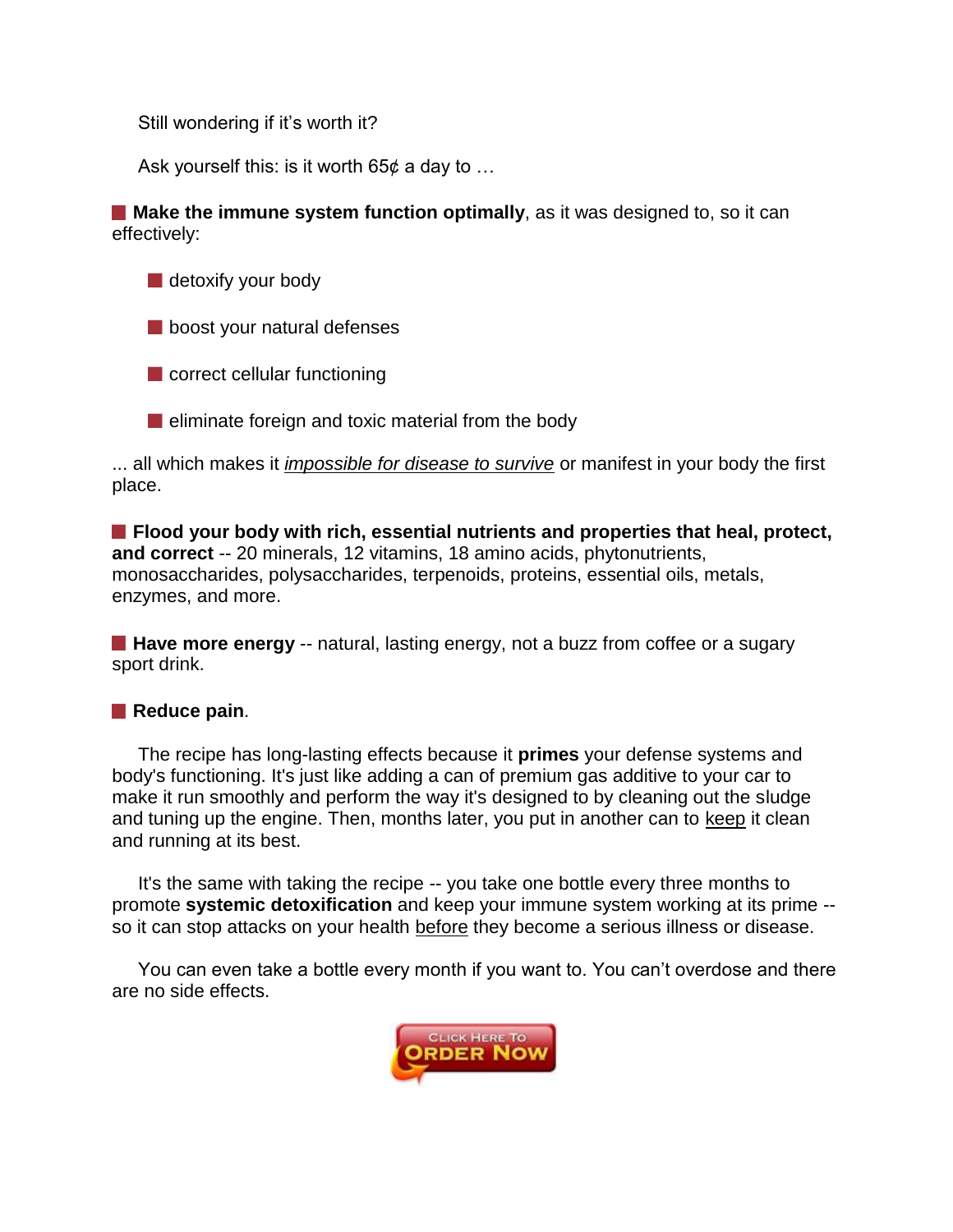## **100% Satisfaction Guaranteed or Your Money Back**

eca Aloe are so sure you'll feel better and be amazed by the health recovery and revitalizing benefits of this recipe ... that you get the following **unconditional guarantee for a full 45 days**:

 If you're not totally, 100% completely satisfied after consistently using the recipe, simply contact Deca Aloe anytime in the first 45 days and we'll personally make sure you get a prompt, courteous refund. No questions asked.



## **Your decision** *today* **could make a dramatic difference** *tomorrow*

ow, the only decision you need to make is this: Which of the following would you rather entrust your healing (and the healing of your loved ones) to? (Check one.)

П Using ONLY traditional cancer therapies, which are failing miserably, and leave cancer patients practically lifeless, with tissue damage they must live with for the rest of their lives, *IF* they survive.

П. Trust the elaborate, *expensive* and often *invasive* treatments and procedures offered by big-business, big-profit medicine.

П A simple, cheap and natural *anti-cancer, super-immune-boosting* phyto-therapy that's *easy* and *painless* to use at home -- and which is *scientifically proven* not only to **prevent illness and disease** *without adverse effects*, but stop the growth and spread of cancer, and be used WITH chemo to make it more effective, while eliminating or greatly reducing chemo's painful side effects.

 For your sake and the sake of your family, I hope you'll make the right decision in partnership with your doctor or a qualified health care professional. There is absolutely no risk to **start taking Father Romano Zago's original recipe** for all its anti-cancer, health-preserving benefits.

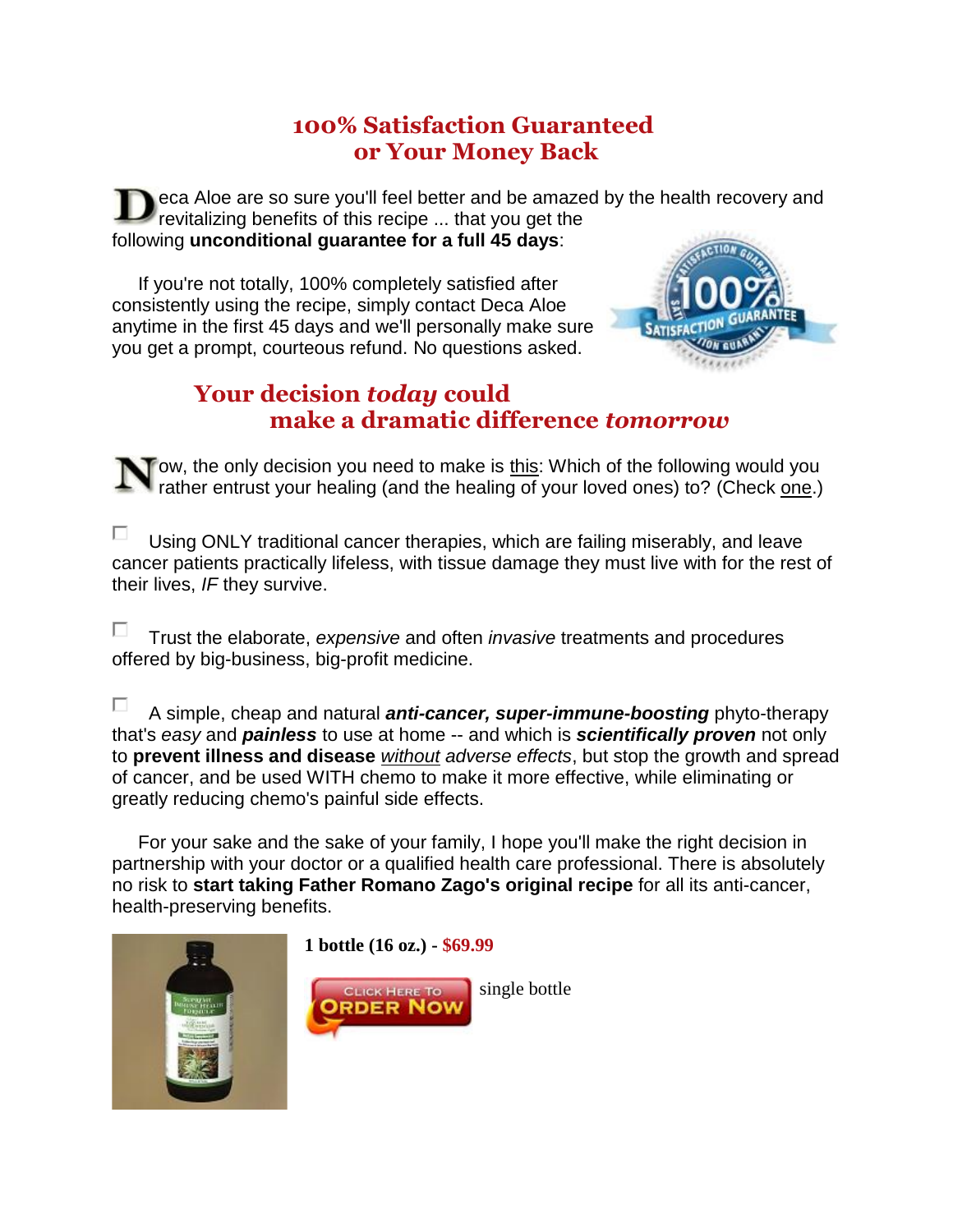

#### **4-pack (16 oz. bottles) - \$239.80**

*Saves you \$40 when you order 4 bottles instead of 1 at a time.*





#### **6-pack (16 oz. bottles) - \$329.70**

*Best choice if you're fighting cancer. Saves you \$90.24 when you order 6 bottles instead of 1 at a time.*



When you **order here**, you're getting the ONLY guaranteed original recipe that has been approved by Father Romano Zago and scientifically proven.

 Father Romano Zago, OFM (Order of the Friars Minor), aloe and health researcher, Brazilian scholar and author, publicized this recipe for the benefit of all mankind. He has collaborated exclusively with Deca Aloe Arborescens, S.R.L. in Italy and the North American affiliate, Deca Aloe Arborescens US, LP, to allow his name to be used exclusively in connection with the production and distribution of this Brazilian recipe for a whole leaf Aloe Arborescens-based recipe. It is the only product on the market authorized to carry his signature on the label to vouch for the authenticity of this exacting recipe in each bottle.

 Only the Deca Aloe formula is produced from 5-year old Italian Aloe Arborescens plants harvested at the proper time, processed by grinding the whole leaf without heating, cold pressing or freeze drying in order to retain all the active glucomannan polysaccharides (4%), such as mannose (2 ml per serving) to guarantee maximum effectiveness in immune system support. It also contains unheated, raw, pesticide-free honey (6.4 g per serving) and 1% certified organic alcohol for the purest and most effective absorption when taken short- or long-term.

## **And please, consider this...**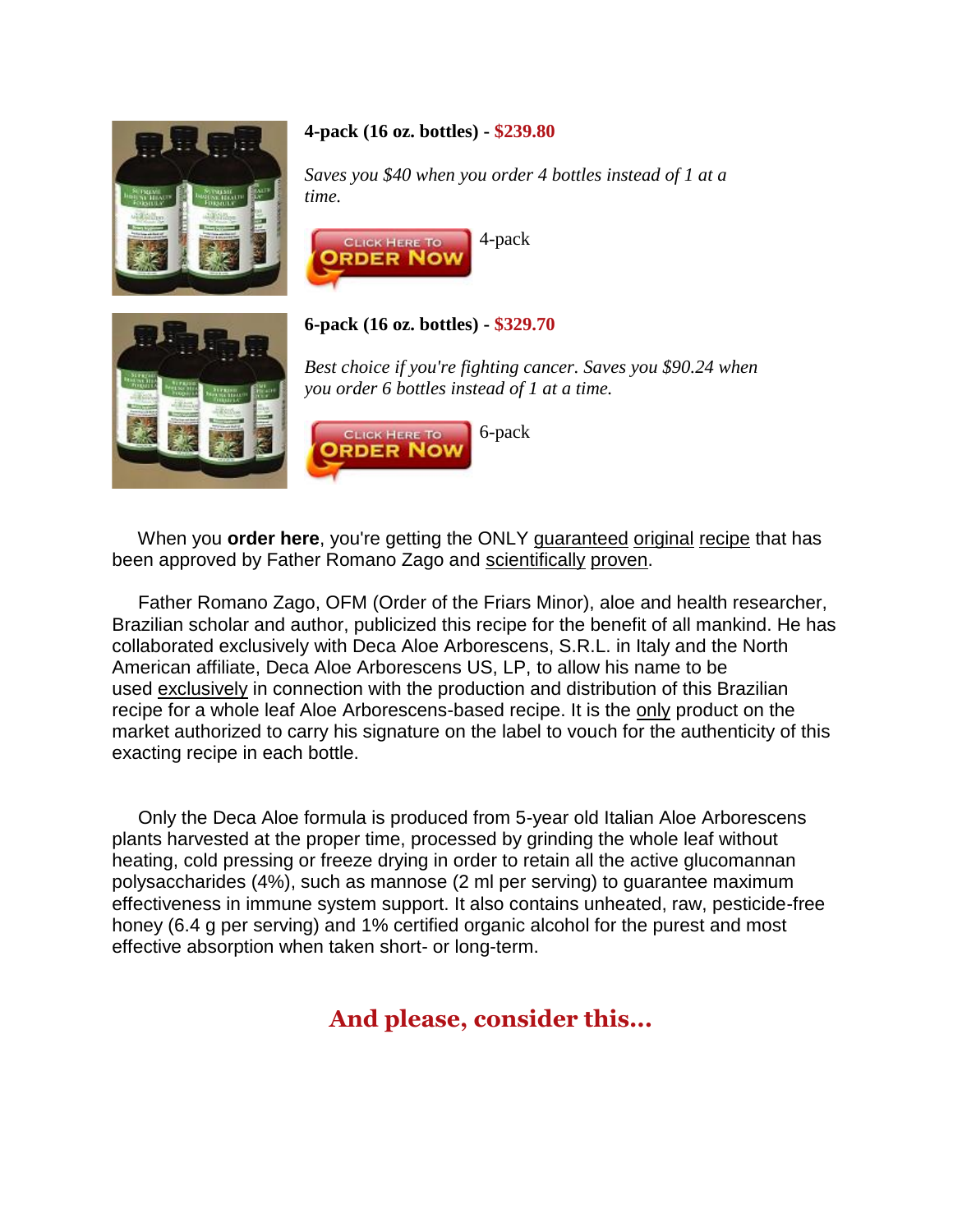**T** orward the link to this website report (www.aloeimmuneformula.com) to everyone you care about -- *especially to someone who's presently battling cancer or any disease* for that matter as soon as possible.

 **There isn't a person on earth who cannot benefit from this recipe.** You'll make a tremendous difference in someone's life by sending them this report -- and you might even save their life!

 We sincerely wish you and all around you a life filled with vibrant health and freedom from disease,

father Romano Lago, OSM

Father Romano Zago Deca Aloe Arborescens International, Inc.

#### *"Prevents cancer-causing substances from entering the liver, thus slowing or stopping the development and spread of cancer..."*

 "Aloe both stops the processes of inflammation necessary for tumors to gain new blood supplies and the growth of tumors themselves. It also prevents cancer-causing substances from entering liver tissue, thus slowing or stopping the development and spread of cancer.

 Aloe does *not* change the chemistry of the liver itself like many other cancer treatments do, which only adds to the complexity and resistance of ridding the body of cancer."

-- **Phyllis A. Balch**, CNC, world-renowned health advisor, 25+ years researcher of natural approaches to health and healing; co-author of *Prescription for Nutritional Healing* #1 best-selling guide to natural remedies in the U.S.

1 *Cancer Can Be Cured!* (2002) Father Romano Zago, OFM

2 *A Randomized Study of Chemotherapy Versus Biochemotherapy with Chemotherapy plus Aloe Arborescens in Patients with Metastatic Cancer*(2009) DR. PAOLO LISSONI, M.D., FRANCO ROVELLI, FERNANDO BRIVIO, ROMANO ZAGO, MASSIMO COLCIAGO, GIUSEPPINA MESSINA, ADELIO MORA and GIORGIO PORRO Division of Radiation Oncology, Division of Surgery, St. Gerardo Hospital, Monza, Milan, Italy